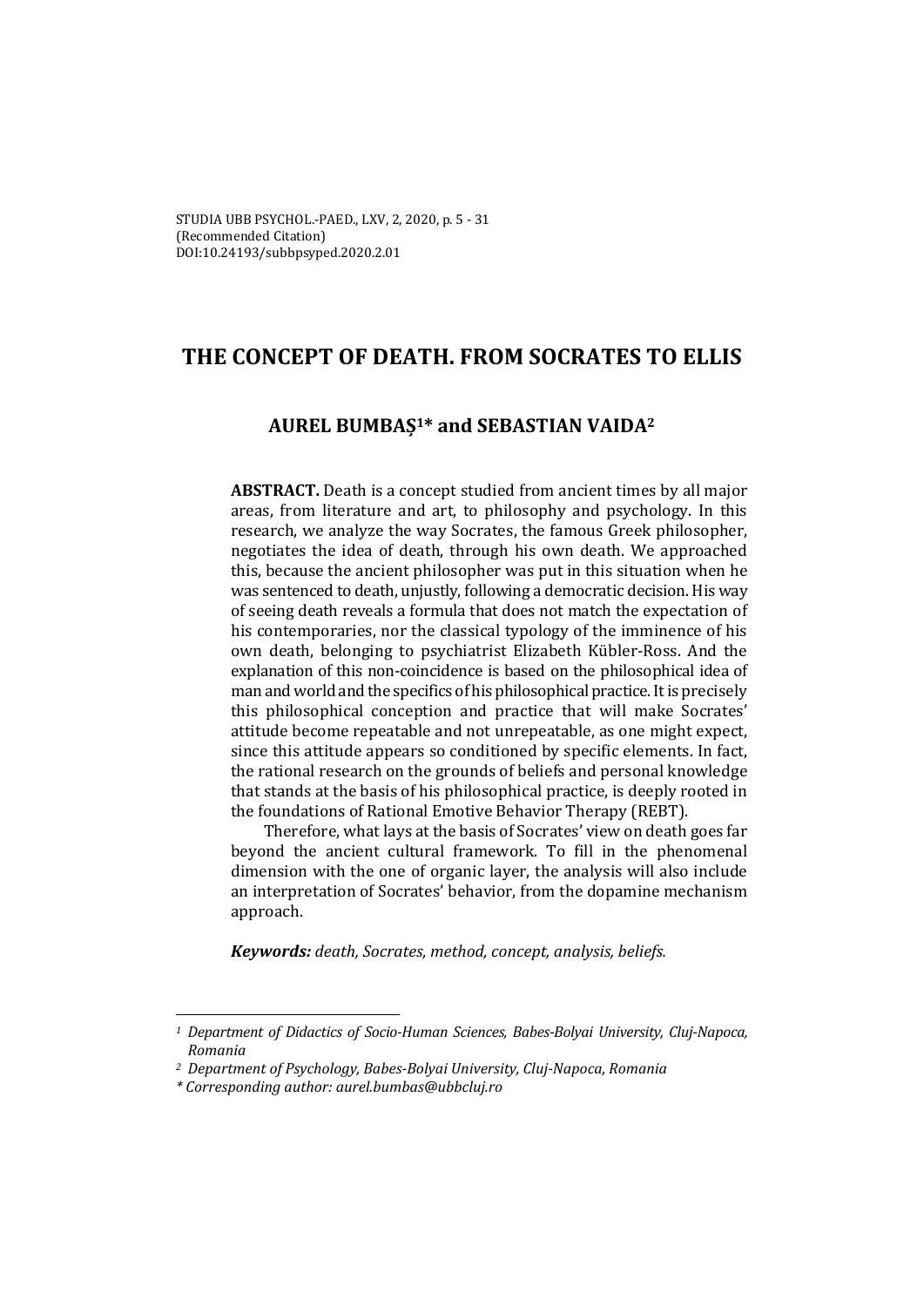**ABSTRAKT.** Der Tod ist ein Konzept, das seit der Antike in allen wichtigen Bereichen von Literatur und Kunst bis hin zu Philosophie und Psychologie untersucht wurde. In dieser Studie analysieren wir, wie Sokrates, der berühmte griechische Philosoph, die Idee des Todes, durch seines eigenen Todes, behandelt. Wir näherten uns dem, weil der alte Philosoph in diese Situation geraten war, als er nach einer demokratischen Entscheidung zu Unrecht zum Tode verurteilt wurde. Seine Art, den Tod zu sehen, offenbart eine Formel, die weder den Erwartungen seiner Zeitgenossen noch der klassischen Typologie des bevorstehenden Todes entspricht, die der Psychiaterin Elizabeth Kübler-Ross gehört. Und die Erklärung dieses Nicht-Zufalls basiert auf der philosophischen Idee von Mensch und Welt und den Besonderheiten seiner philosophischen Praxis. Es ist genau diese philosophische Konzeption und Praxis, die die Haltung von Socrate wiederholbar und nicht unwiederholbar macht, wie man erwarten könnte, da diese Haltung durch bestimmte Elemente so bedingt erscheint. Tatsächlich ist die rationale Forschung auf der Grundlage von Überzeugungen und persönlichem Wissen, die seiner philosophischen Praxis zugrunde liegt, tief in den Grundlagen der Rational Emotive Behavior Therapy (REBT) verwurzelt.

Daher geht das, was Sokrates Sicht auf den Tod zugrunde liegt, weit über den alten kulturellen Rahmen hinaus. Um die phänomenale Dimension mit der der organischen Schicht zu füllen, wird die Analyse auch eine Interpretation des Verhaltens von Socrate aus dem Ansatz des Dopaminmechanismus beinhalten.

*Schlüsselworte: Tod, Sokrates, Methode, Konzept, Analyse, Überzeugungen.* 

### **INTRODUCTION**

Talking about death, we inevitably must consider the experience of death, meaning the meeting with the phenomenon of death. We call it like this, because death is being revealed only as a phenomenon, through a series of perceptible elements. Later, it is processed by our own mind, whether it is about others or while waiting and experiencing our own imminent death.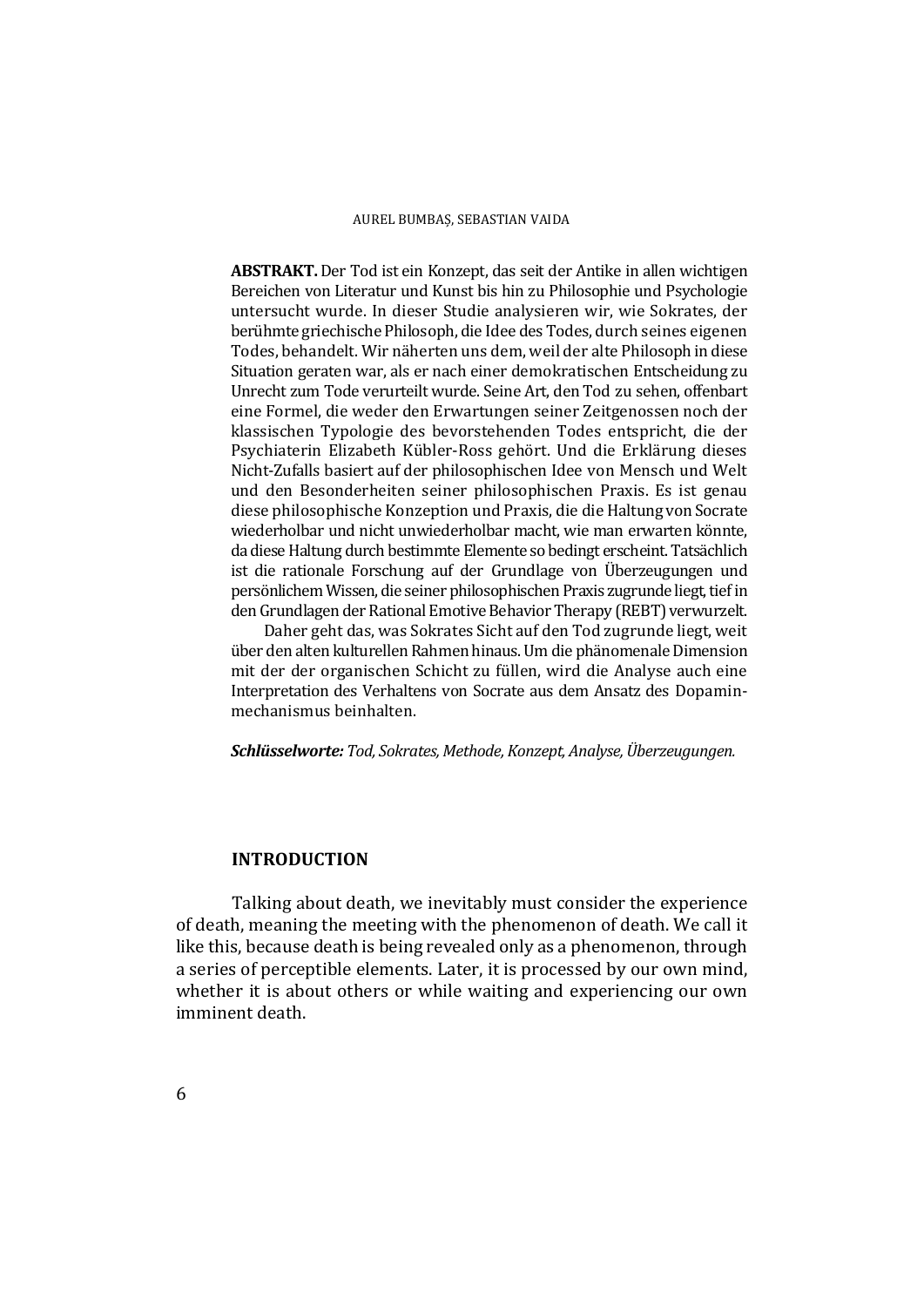In other words, our relation to death is mediated by the phenomenon and our own reflection, it is individual and intimate, and at the same time, it is shaped by our condition of a social being. That is why, before trying to unveil in which way philosophy can help us in understanding death, it is desirable to start from a common place, belonging to the present, in the attempt to answer this question: "How is social shaping today the way we perceive death?". The question is not about the semantics of the word "death", but it is rather trying to highlight a few phenomena that express ways to address death as social beings.

 A first class of phenomena is expressed by *the report of delaying death*, which includes: a series of medical actions, from the ones that prevent body wear to replacing organs; a series of therapies that address the mind or soul.

 A second class is expressed by *the report of a dignified expression of death*, which includes: actions specific to palliative medicine, addressed to people in terminal illness stages; actions specific to the spiritual realm, addressed to dying people; actions specific to the field of euthanasia.

 A third class can be represented by the phenomena expressed by *the report of preventing accidental death*, which includes: any action pursued by organizations such as police, medicine, or employers.

 A fourth class, characterized by subtlety and insight, is the one expressed by *the report of dissipating the phenomenon of death*. This dissipation is achieved in two ways. Either through desensitization, through repeated exposures in formulas that distance people from death or by packing the concept in fictional layers, often seen in entertainment productions. Or through the circumventing death, by considering it an intimate phenomenon, addressed only to adults or elderly. This dissipation predisposes us to avoid becoming the agent that can cause someone else's death or the being that will inevitably die.

 All these socially mediated ways to address death, define and strengthen the idea that we benefit from a protection from death and its consequences. Perhaps a last level of this protection is the possibility to secure our lives, for the benefit of those that will survive after we die. In a context with such thaumaturgical valences, endorsed by the social condition of each individual, the meeting with someone else's death or the imminence of death, can produce for some persons an inner shock, anxious feelings or even behavioral and emotional disorders. Therefore,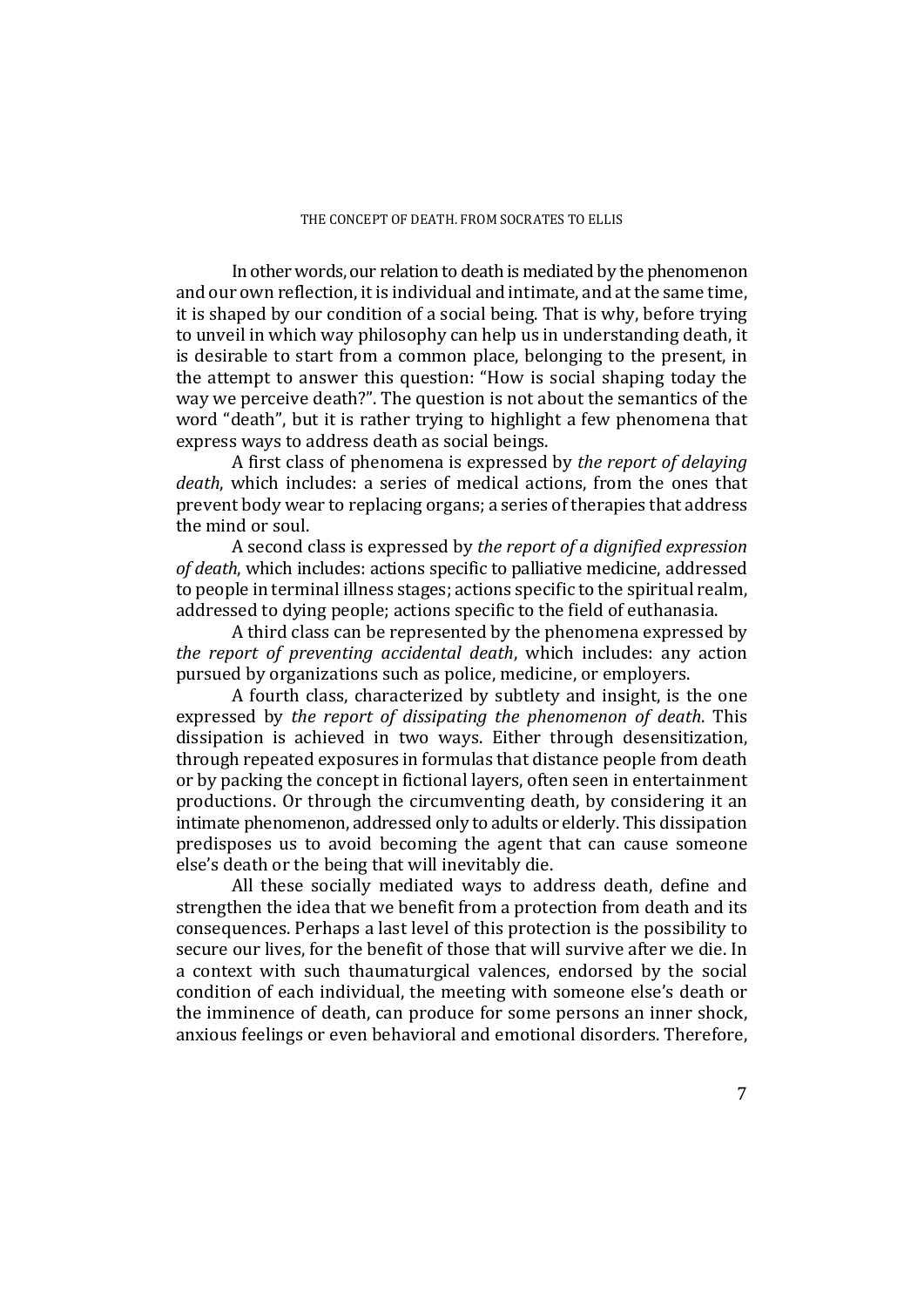although society intervenes and protectively mediates the process, this meeting with death remains a private and intimate one, where personal cognitive resources (beliefs, wisdom, judgment, reason) will play a decisive role. This is precisely why the concept of dying as an intimate reflexive effort, must be integrated with necessity with a concept about the world, and this must be sufficiently coherent and believable. This concept about the world can be subordinated to religious, spiritual, philosophical, or scientific patterns that are already known, or can represent a syncretic individual product that sometimes reaches the rigor of a philosophical system of beliefs. The existence of a concept of the world is a condition for understanding life and death as contiguous sequences, subtended to an existential meaning, even if it is vaguely represented.

We have begun from the typical ways of making contact with death, as a phenomena perceived and processed by our own minds, and eventually got to the condition of reflecting upon death, considering its' continuity with life and integrating it in our own design of the world. Doing such an act of reflection means having a comprehensive and stable perspective on the world, a capacity of reasoning properly and self-control. Chronologically, the spiritual-religious context was the first to make possible such an act of reflection, offering a concept on the world centered on transcendent factors and maintained through ritualistic acts. The reflection upon death in this spiritual-religious context is more the act of assuming the effort of collective understanding, maintained by a religious institution, rather than an individual reflection upon death. It was only through the birth of ancient Greece, through its opposition towards mythology and ritual (Vernant, 1984, 1990) and through the effort of revealing conceptions about the world that are comfortable with the reason rigor (Cornfort, 2009), generated the proper context for an individual reflection upon death. In this line, we will also discuss about the psycho therapeutical approaches such as psychoanalysis and existential psychotherapy.

## **SOCRATES AND DEATH**

In the year 399, at the age of 70, Socrates was convicted to death in a public process, by a gather of 500 judges, Athenian citizens. The works of Plato (1997) and Xenofon (1997) are the major sources regarding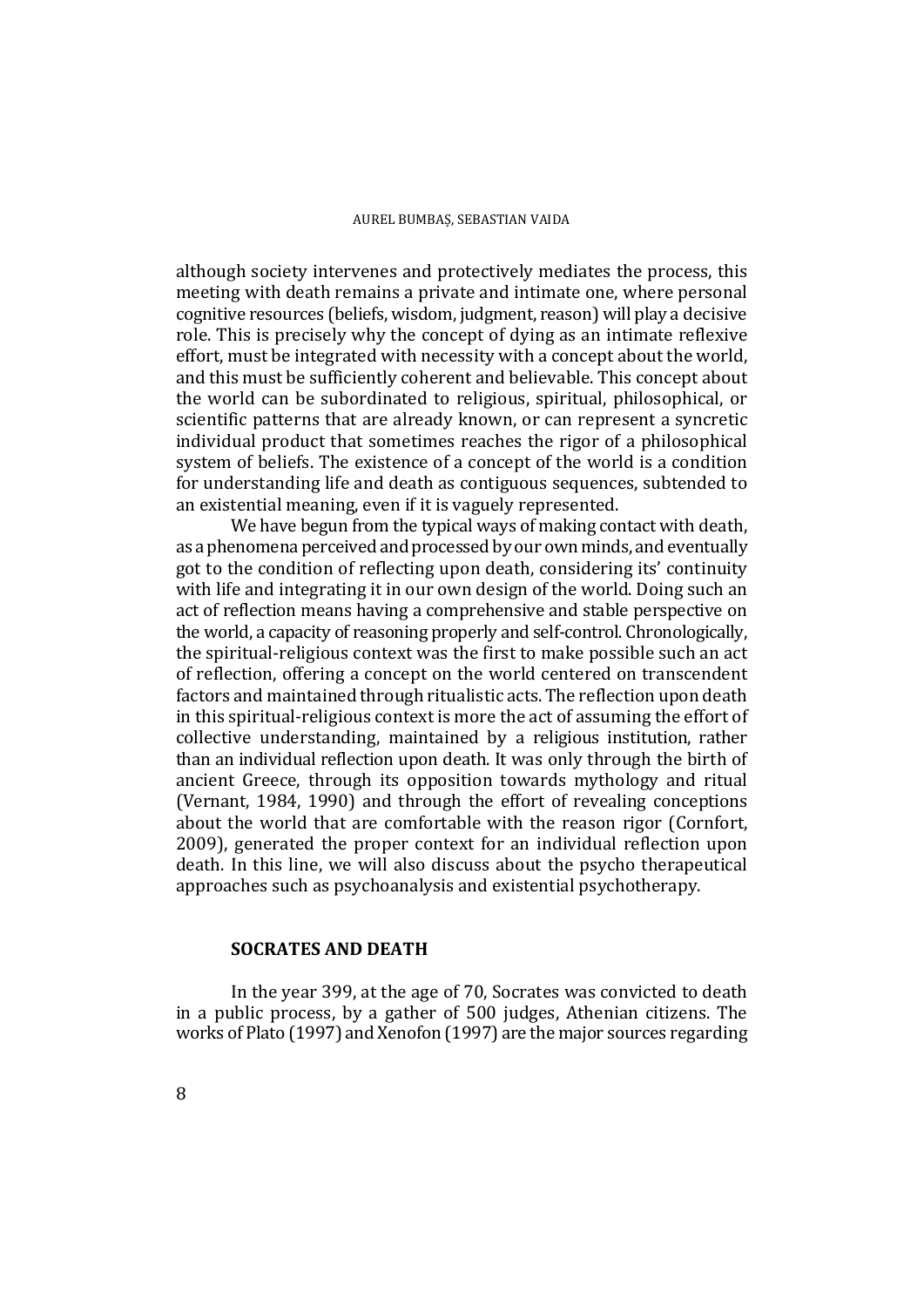the way Socrates, as a philosopher, addressed the issue of his own death. The two authors are trustworthy, who have directly met the famous philosopher and whose ideas had a significant impact. Our analysis will be based on the philosopher's formulations and the clarifications regarding Socrates' philosophical conception will serve, on one side, as a corollary of the research, where ideas will be transparent enough and, on the other side, from critical sources.

## **SOCRATES' OPINIONS ABOUT DEATH (IN PLATO'S VIEW)**

The platonic source of Socrates' statements about his enounter with death can be found in the following dialogs: The Defense of Socrates, *Criton*<sup>i</sup> and *Phaidon*ii. We will limit to these sources, because starting with the work *Gorgias*iii, the sayings of Socrates are imprinted in Plato's (1997) conceptions and are less coherent with the position presented in Socrates' Apology (29a, 40c).

The following texts summarize the statements made by Socrates during the process filed against him in 399 B.C., by Antyos (politician), Meletos (obscure poet) and Lycon (orator with a certain reputation). In this trial, Socrates was accused of not acknowledging the gods of Athens, of preaching about new gods, and corrupting the youth. The texts have been selected and reproduced to reveal the disputation and argumentation methods used by Socrates, on the one hand, and his philosophical ideas, integrated within the arguments, on the other hand.

According to the legal procedure for public trials, the accused had the right to speak twice, when defending the allegations, and when he would suggest a different punishment than the one demanding by the prosecution party. Since the dialogue was written three years after the trial, Plato cannot be compared to a registrar, but the ideas presented in the trial certainly have not been ignored.

Socrates refers to the imminence of death before the prosecutors asked the death penalty, either because he anticipated this punishment, according to the allegations, or because of a contamination in the ideas exposed by Plato (1997). It is certain that, before the ending of his defense, Socrates stated that his doom will come not so much from the allegations, but from the envy of the mob. Which is why he replied to the mob with the following statement: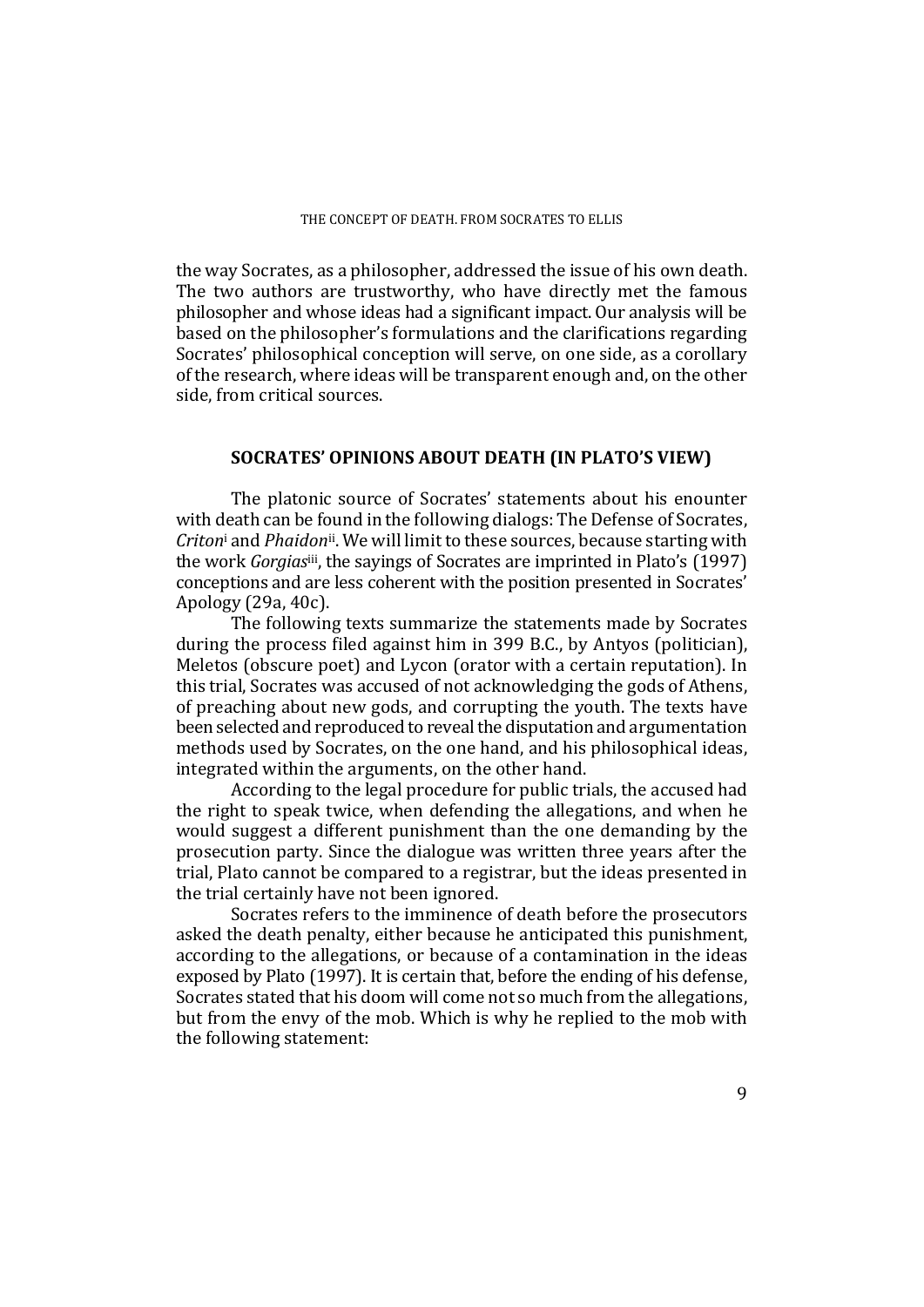*"Are you then not ashamed, Socrates, of having followed such a pursuit, that you are now in danger of being put to death as a result?" But I should make to him a just reply: "You do not speak well, Sir, if you think a man in whom there is even a little merit ought to consider danger of life or death, and not rather regard this only, when he does things, whether the things he does are right or wrong and the acts of a good or a bad man. For according to your argument all the demigods would be bad who died at Troy, including the son of Thetis, who so despised danger, in comparison with enduring any disgrace, that when his mother (and she was a goddess) said to him, as he was eager to slay Hector, something like this, I believe, My son, if you avenge the death of your friend Patroclus and kill Hector, you yourself shall die; for straightway, after Hector, is death appointed unto you; he, when he heard this, made light of death and danger, and feared much more to live as a coward and not to avenge his friends, and said, Straightway may I die, after doing vengeance upon the wrongdoer, that I may not stay here, jeered at beside the curved ships, a burden of the earth. Do you think he considered death and danger?* 

*For thus it is, men of Athens, in truth; wherever a man stations himself, thinking it is best to be there, or is stationed by his commander, there he must, as it seems to me, remain and run his risks, considering neither death nor any other thing more than disgrace.* 

*So I should have done a terrible thing, if, when the commanders whom you chose to command me stationed me, both at Potidaea and at Amphipolis and at Delium, I remained where they stationed me, like anybody else, and ran the risk of death, but when the god gave me a station, as I believed and understood, with orders to spend my life in philosophy and in examining myself and others, then I were to desert my post through fear of death or anything else whatsoever. It would be a terrible thing, and truly one might then justly hale me into court, on the charge that I do not believe that there are gods, since I disobey the oracle and fear death and think I am wise when I am not. For to fear death, gentlemen, is nothing else than to think one is wise when one is not; for it is thinking one knows what one does not know. For no one knows whether death be not even the greatest of all blessings to man, but they fear it as if they knew that it is the greatest of evils (28 b-29a).* 

Socrates uses a rational reasoning, where the premises are based on the Athenians' beliefs about gods, laws and order, on one side, and on the acts done in his life, in life threatening conditions (the wars of Potideea,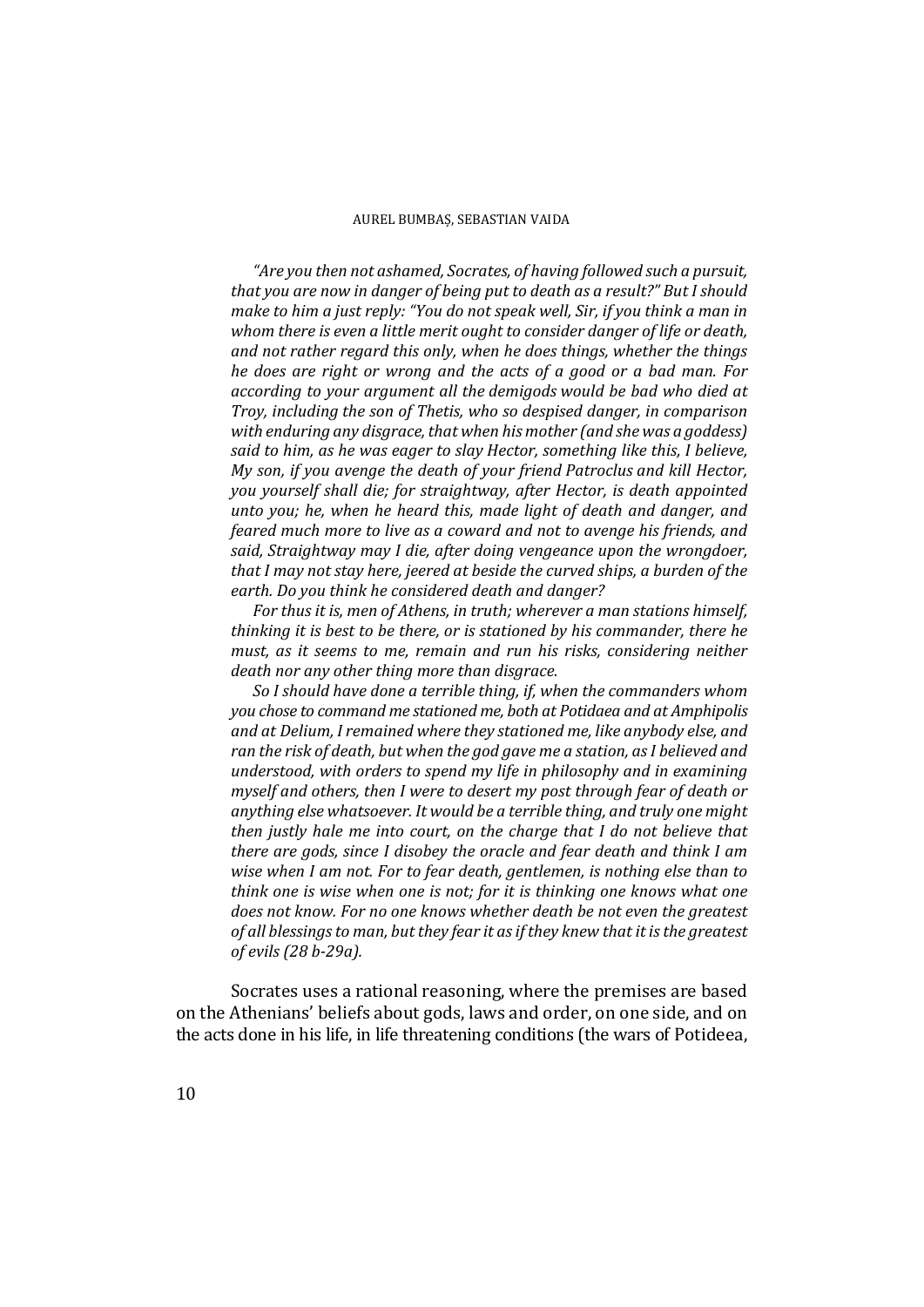Amphipolis or Delion), or regular situations such as public meetings in the Agora. A first argument shows us that it is unworthy for a human being to willingly do evil acts, out of the fear of death. The generic premises are based on the exemplary gestures of heroes and the lawful order, both belonging to a socially accepted conception of the world. And the particular premises, tied to Socrates' life, are cases subordinated to the generic ones, therefore it would be unbecoming of Socrates to fear death and forget about the Delphi oracle saying, stating that his wisdom is merely human: "that what I do not know I do not think I know either" (21d).

 This form of wisdom is publicly declared by Socrates in the statement "This one of you, O human beings, is wisest, who, like Socrates, recognizes that he is in truth of no account in respect to wisdom" (23a). Allegorically, he assigns this saying to the God of Delphi, in which he expressed the belief that our knowledge regarding death and after death is struck by uncertainty.

*For to fear death, gentlemen, is nothing else than to think one is wise when one is not; for it is thinking one knows what one does not know. For no one knows whether death be not even the greatest of all blessings to man, but they fear it as if they knew that it is the greatest of evils.* 

*And is not this the most reprehensible form of ignorance, that of thinking one knows what one does not know? Perhaps, gentlemen, in this matter also I differ from other men in this way, and if I were to say that I am wiser in anything, it would be in this, that not knowing very much about the other world, I do not think I know. But I do know that it is evil and disgraceful to do wrong and to disobey him who is better than I, whether he be god or man. So, I shall never fear or avoid those things concerning which I do not know whether they are good or bad rather than those which I know are bad.* (29a-b)

 Therefore, to base your fear of death on something you do not know with certainty, it is not desirable. Furthermore, to think that you possess clear knowledge about things or phenomena that have not been confirmed with facts, represents a "stupidity worthy of contempt", a situation that undermines virtue<sup>iv</sup>.

 Opposed to this situation, admitting what you do not certainly know is a copycat of the famous saying coined by Socrates, "I know that I know nothing". Taking on such an uncertainty in a rational act delivers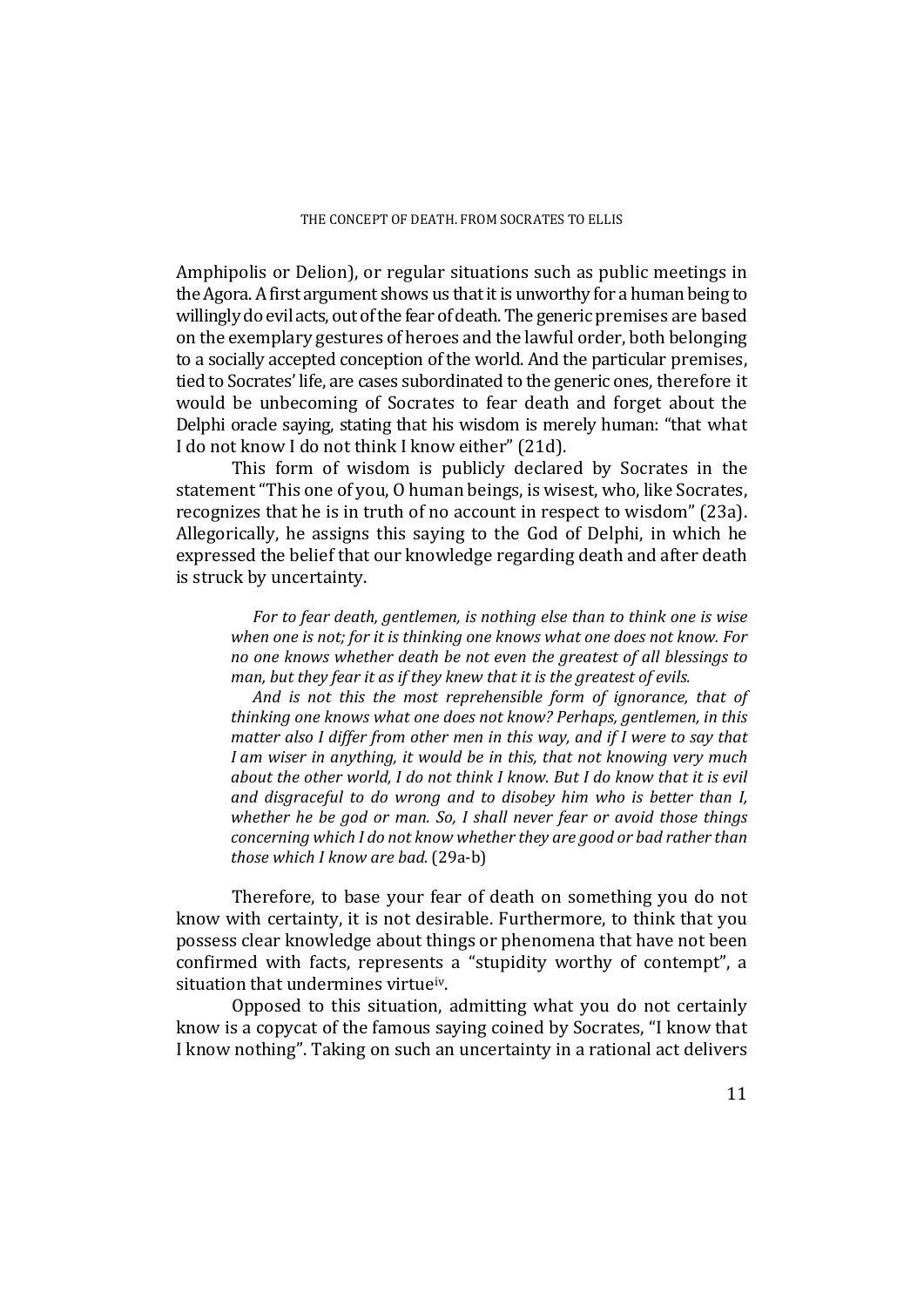us from the fear of death, quenches our emotions and allows us to understand the things that depend on us, because we know them with certainty and can achieve them. Such a rational approach of the fear of death comes significantly close to the ABC model developed by Ellis (1979). The personal belief that death is something frightening has no basis in experience, and reevaluating the belief can lead to a freedom of the dysfunctional consequencesv.

 We must once more emphasize that for Socrates, the reconsideration of beliefs is based on the ability to be aware that we can possess erroneous knowledge or unexplored preconceptions. And therefore, the possibility to become free of those knowledge or preconceptions is given by the ability to become aware that you lack strong knowledge, stated in the famous saying "I know that I know nothing!". Following this act of liberation, one can begin to research, to achieve clear and factful knowledge. The two moments constitute the basis for self-knowledge, so plainfully stated by the Delphi quote "Γνωθι Σεαυτον" ("Know Thyself"). This quote is interpreted by Socrates in Alcibiades dialogue like this: "Then he who enjoins a knowledge of oneself bids us become acquainted with the soul. ... And anyone who gets to know something belonging to the body knows the things that are his, but not himself." (130e-131a).

 This is the approach that Socrates used to know his self in his daily acts, as he admits during the process, even if the confession provoked the judges and cost him his life.

*"Most excellent man, are you who are a citizen of Athens, the greatest of cities and the most famous for wisdom and power, not ashamed to care for the acquisition of wealth and for reputation and honor, when you neither care nor take thought for wisdom and truth and the perfection of your soul?" And if any of you argues the point, and says he does care, I shall not let him go at once, nor shall I go away, but I shall question and examine and cross-examine him, and if I find that he does not possess virtue, but says he does, I shall rebuke him for scorning the things that are of most importance and caring more for what is of less worth. This I shall do to whomever I meet, young and old, foreigner and citizen, but most to the citizens, in as much as you are more nearly related to me. For know that the god commands me to do this, and I believe that no greater good ever came to pass in the city than my service to the god. For I go about doing*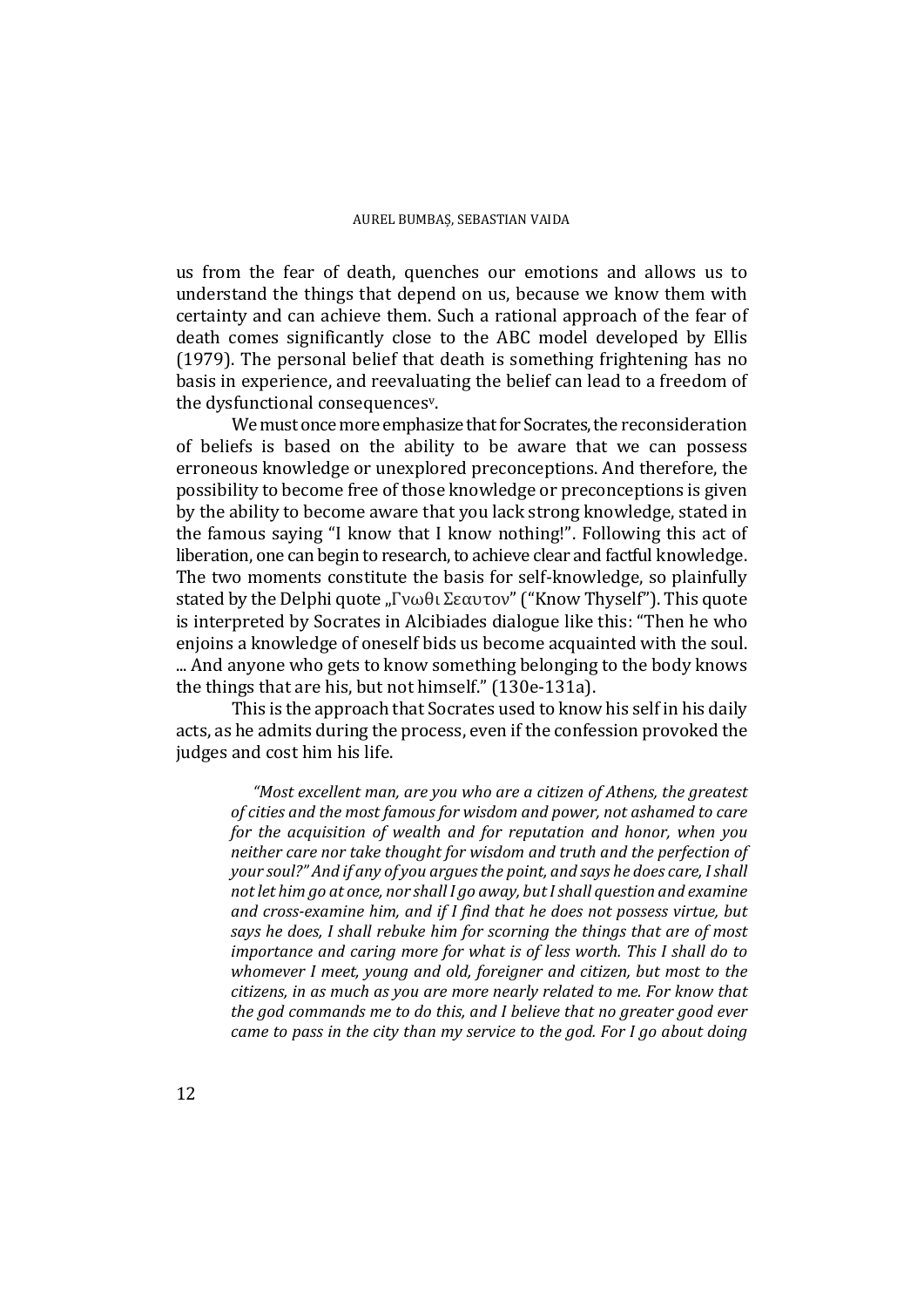*nothing else than urging you, young and old, not to care for your persons or your property more than for the perfection of your souls, or even so much; and I tell you that virtue does not come from money, but from virtue comes money and all other good things to man, both to the individual and to the state."* (29d-30b)

Therefore, in his view about the world, the human being is characterized by reason, the ability to shape knowledge and attitudes, reason, and soul. In a contemporary approach, Socrates' obstinacy, and his way of questioning the convictions of others, might be perceived as negative – harassment, attack on someone's rights, even defamation and slander. Still, such an assessment is refutable since the purpose is always beneficial to the interrogated person, like someone seeking education. This purpose can be achieved only by dialogue, if the two participating parts are voluntarily involved.

Socrates' belief about man is the reason for his actions, and the result of these public acts become reason for his attitude before death:

*"and if again I say that to talk every day about virtue and the other things about which you hear me talking and examining myself and others is the greatest good to man, and that the unexamined life is not worth living, you will believe me still less."* (38a)

This shows a practical approach based on Socrates' view of the world and man, which can be placed in the context of contemporary psychological knowledge, and we can be certain that it serves as ground for those statements:

*"But, gentlemen, it is not hard to escape death; it is much harder to escape wickedness, for that runs faster than death..."* (39a).

"... there he must, as it seems to me, remain and run his risks, considering neither death nor any other thing more than disgrace" (28d).

*"But you also, judges, must regard death hopefully and must bear in mind this one truth, that no evil can come to a good man either in life or after death..."* (41d).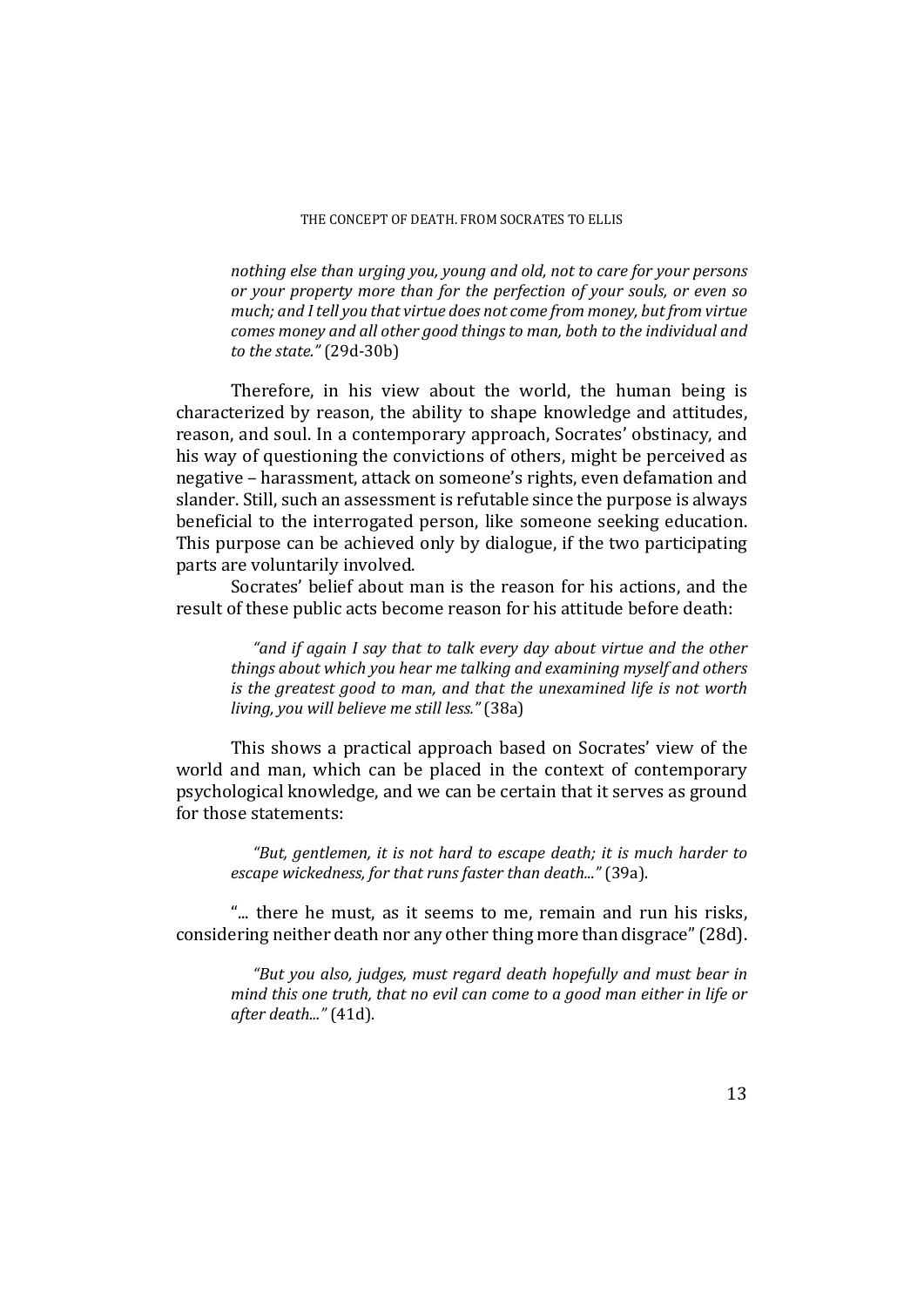Discussing and researching in a Socratic manner about virtue<sup>vi</sup> (ἀρετή), using heuristic conversation, means using cognitive, attitude and behavior mechanisms that are being discussed and confirmed by contemporary research as well. Practically, it means making a deeper processing of the problem that involves generating multiple connectionsvii, with already existing cognitive elements (Miclea 2003). Also, it means creating synaptic new links and increasing their strength (Spitzer, 2020). Direct involvement in conversation and analysis, and not the simple exposure to an argumentative speech, will consolidate the attitude regarding virtue and will facilitate practicing a specific behavior (Aronson, Wilson & Akert, 2013). And manifesting and beliefs according to virtues will give birth to positive experiencesviii which, in turn, will maintain the feeling of self-efficacy, an essential component in the motivation process (Liberman & Long, 2019).

 Doing behaviors according to virtue can be even more motivating in Greek culture and in particular for Socratesix, because celebrating them can be a current practicex, yet not drastically fined by the imperative of humbleness, that comes from the fear of sinning before the divine, through self-glorification, conceit, pride and praise. The limitations of celebrating virtue come from the concept of temperance (sophrosyne), which aims to balance extremes, a sort of limitation fit for humans.

## **CELEBRATING VIRTUE AND THE DOPAMINE OF CONTROL**

 If we regard the research and manifestation of virtue from the mechanisms of dopamine, we can assert that virtue fits in this mechanism as an object of desire. This is because virtue intends for us to transform our future in a safer and better place, through an effort to envision the future and dominate the elements of the present (Liberman & Long, 2019). Following virtue involves actions that represent a means to temper the dominance of desire dopamine and its' excess, as well as the emotions that demobilize us (fear, doubt, lack of trust). The practice of celebrating virtue, previously presented, will temper the excess of control dopamine (Liberman & Long, 2019), which is mandatory if we are to consider that this type of dopamine associated to practicing virtue, satisfies the desire for more, characteristic to dopamine (Liberman & Long, 2019).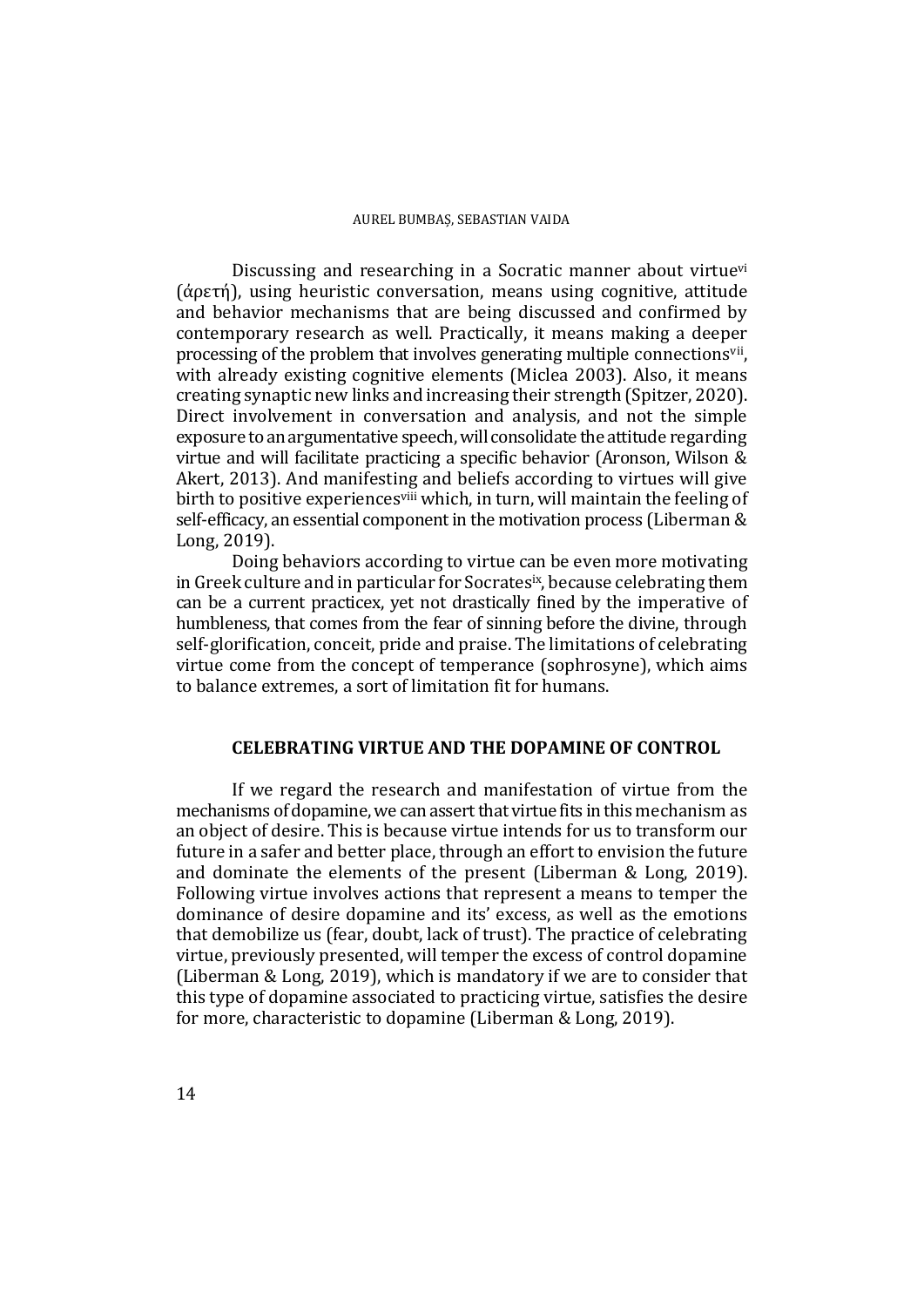The consequence of uniting control dopamine and the experience of the satisfaction of practicing virtue will consolidate one's self image<sup>xi</sup>, to such an extent that the doubt of reaching or not achieving the condition of a good person will diminish significantly. This way, we can no longer doubt the statement "there is nothing bad in life or death, for a good person" and we have no more reasons to fear death, should it be a mere passing in an existential register, where the deeds from this life will matter. Although this idea is mostly built on considerations that deal with biology and psychology, this approach is another way to explain Socrates' attitude towards death.

## **SOCRATES WAITING FOR THE VERDICT TO BE EXECUTED**

 We can now understand better why the calm attitude of Socrates concerning death and the absence of fear is based on his conception of world and man, which is a philosophical personal view, practiced daily, with honesty and without restraint.

 Starting from these hermeneutical landmarks, we will continue our analysis regarding the concept of death from the dialogues called *Criton*, for a better understanding of the views of Socrates. In *Criton*, the reader sees the use of virtue driven reasoning, which allows Socrates to keep a rational attitude, free of any disturbing emotions. The dialogue becomes possible when Criton suggests Socrates to help him escape from prison. Criton is an old friend of Socrates and a philosopher and he justifies this proposal stating that the death penalty is unfair.

 To this proposal, Socrates replies with a dialectic approach, which proves eventually that following such an attempt would mean doing something unjust, and proving to lack virtue, after a life dedicated to educating others. In a short format, Socrates' demonstration would include the following dialectic approach.

 Since Socrates has "always" not let himself convinced only by the reasonings that, after a close examination, proved to be the best, he cannot deny the principles that he once invoked (46b). On the contrary, these principles have remained unchanged and are as valuable as before his sentencing. And considering the same principles, we conclude that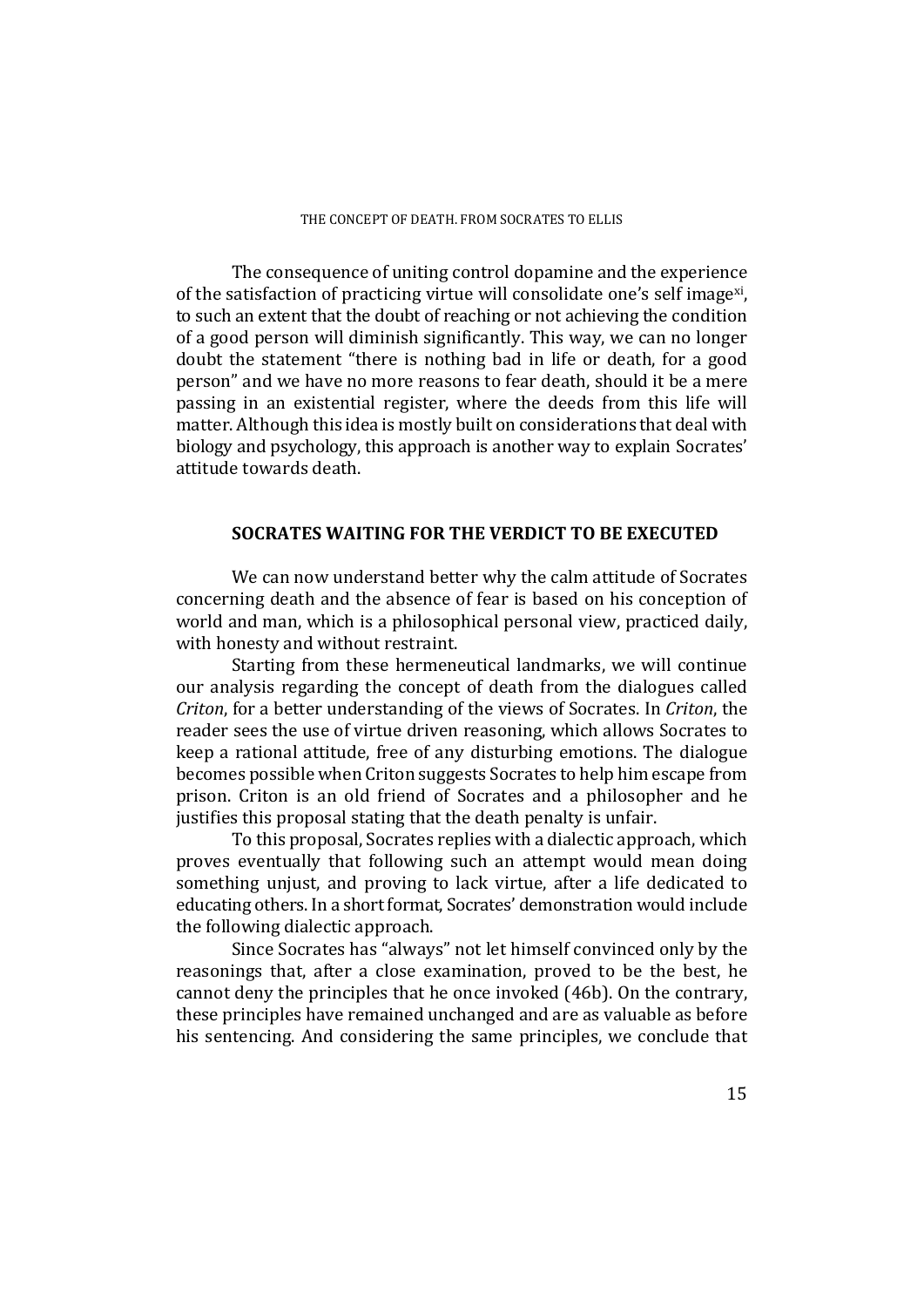"we must not consider at all what the many will say of us, but what he who knows about right and wrong, the one man, and truth herself will say" (48a). Doing the right thing and avoiding unjustity means living according to good, and that is above simply living, so "...living well and living rightly are the same thing", which is virtuously (48b). Therefore, one must avoid doing wrong on purpose and this way will not have to consider death nor any other suffering, because "Or is not what we used to say most certainly true, whether the world agree or not? And whether we must endure still more grievous sufferings than these, or lighter ones, is not wrongdoing inevitably an evil and a disgrace to the wrongdoer?" (49 b). And to avoid what is wrong and degrading, and therefore inconsistent with virtue, unjustice must not be done at all. Therefore, who takes on such a principle must admit if someone has been wronged and must not reply with unjustity, as many might believe. Also, you should not do wrong to those you wronged you, "For doing evil to people is the same thing as wronging them" (49c).

 And once Socrates and Crito agree on respecting the principle of not doing any unjustity nor evil, actions that would contradict virtue. Using an allegory, they invoke the laws of Athens, and in the last part of the dialogue, they reveal that the escape of Socrates and bribing the guards would be an act of injustice done to the city that has protected and guided him so far. With this analysis in mind, we can now understand why the serenity he manifests while waiting to be executed is a consequence of his philosophical reflection and following principles, which he has not abandoned throughout his life and on the brink of death.

## **DEATH WITHOUT FEAR**

*Phaidon* is the platonic source that reveals the moments before Socrates' death. Since the dialogue is more Plato's (1997) view than Socrates', and because we know that Plato was not present at the death of his master, this source is rather fictional and creative. That is why we can only focus on the reconciliation and peace that Socrates experiences in front of death, since his firm conviction contradicts the thoughts expressed during the trial. What remains here is Socrates life wish that we must do whatever it is humanly possible to share, while alive, the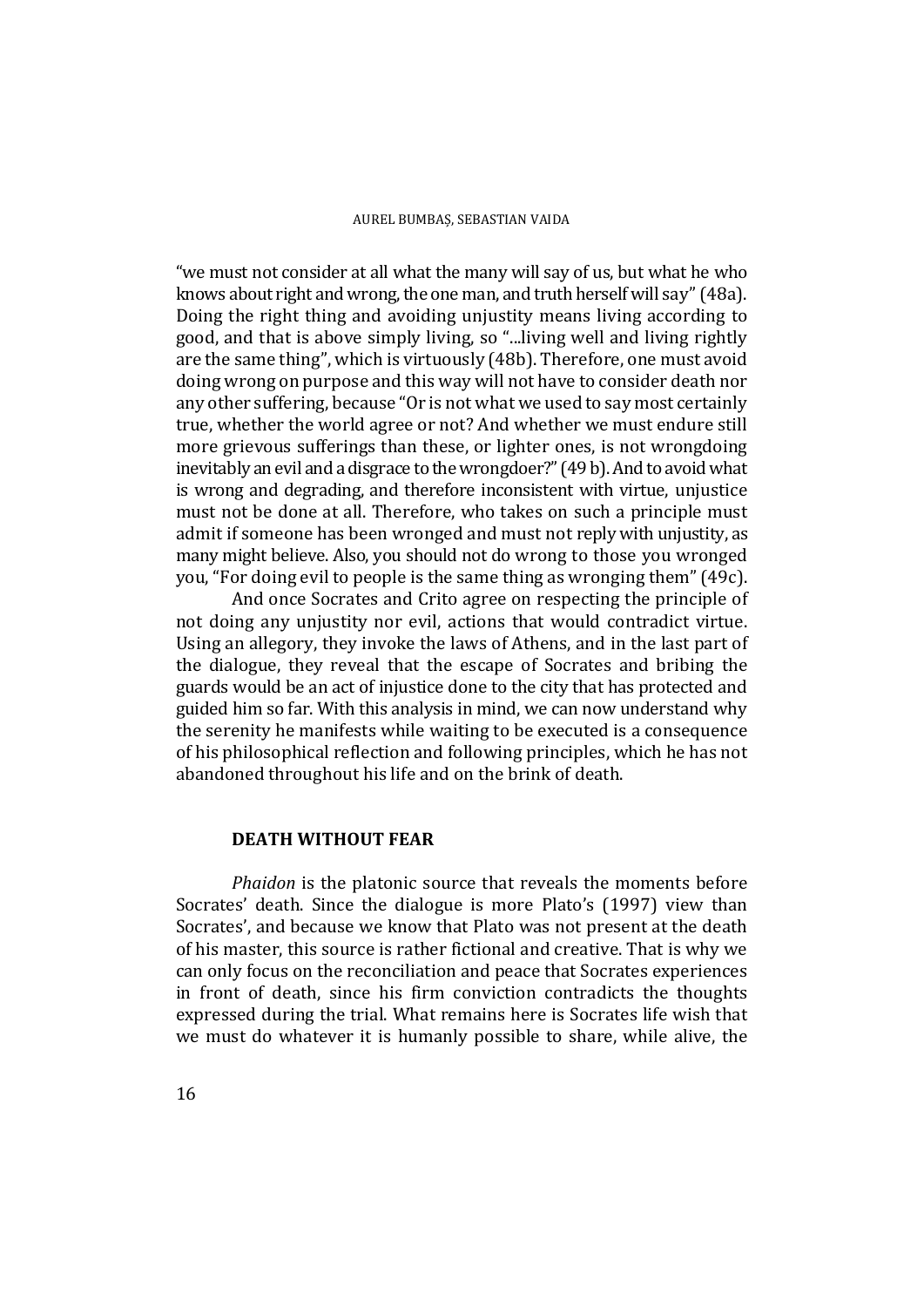virtue and wisdom. And this way to achieve, for the soul, the true jewelry: temperance, justice, courage, freedom, and truth. Since Socrates has followed these closely, the pious description made by Plato (1997) is more than fitted:

*"As he spoke he handed the cup to Socrates, who received it quite cheerfully, Echecrates, without a tremor, without any change of color or expression, and said, looking up under his brows with his usual steady gaze" (117b-c)* 

Regarding the trustworthiness of this description, Vlastos (1991), concluding his book about Socrates, which is a rigorous scientific analysis of the moral concepts, especially virtue and happiness, stated that such an attitude should not come as a surprise. Because, if virtue matters more for your own happiness than everything else combined, it is not a surprise that you can remain happy and lighthearted if you lose all, for the sake of virtue. Therefore, nothing in this world can lead you to unhappiness.

 In summary, we can assert that the Socratic formula for virtue reveals that the way of living life conditions the manner you confront death, especially when your knowledge about death is limited. The way Socrates sees death is the result of the recommendations he makes and follows throughout his life. These recommendations are the result of a long philosophical reflection about the world and man. According to this conception, man is a rational being, capable of knowing the world and itself, of choosing and behaving wisely, of accepting that it can be wrong.

 We can find a similar conclusion in Jaspers (1996), with different accents and nuances. In his opinion, Socrates can face death without indignation, because he lacks the indignation against his city, world, or divinity, because he does not experience the disappointment about the issue of evil. Instead, he lived a certainty without circumstances regarding justice because the only life worth living is the one lived according to the truth, which clears your thinking process. In his view, the purpose of man is to dare on the idea that good exists, where one recognizes good as being the truth, and knows when it depends on him/her to do good.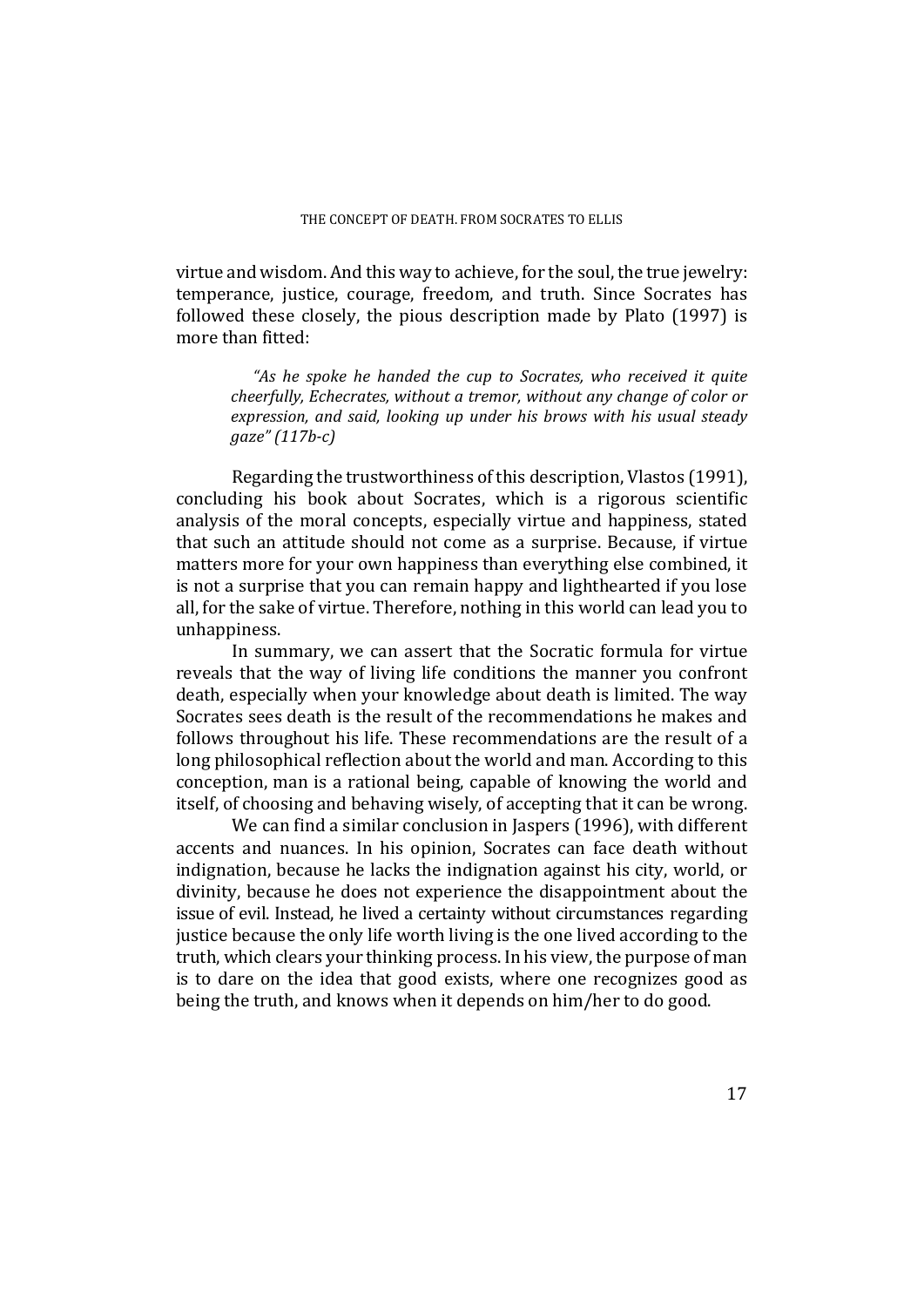## **SOCRATES' VIEWS ABOUT DEATH ACCORDING TO XENOFON**

During the trial, Xenofon was not in Athens, which is why his text is based on the confessions of a direct participant, Hermogenes, son of Hipponikos, friend of Socrates. Socrates' attitude is characterized by a serene acceptance, reconciliation, and wisdom about death, based on the fact that he is already old and the days to be lived could be worse than death<sup>xii</sup>. Another reason is that the time and way of death, although decided by his enemies, could rather be a gift from the gods<sup>xiii</sup>. Even if the reason presented by Xenofon (1990) invoke a rather biological and practical level, rather than a moral one, the conclusion formulated by his disciple at the end of the text, points again the rapport between the moral approach to life and death.

 The details are closely presented in the book *Conversations of Socrates*, a complex testimony regarding the view of the world and man, far more descriptive than the one written by Plato (1997), and less speculative. In these accounts, as well as in the writings of Plato (1997) , the duty of cultivating your soulxiv through reason, knowledgexy and wisdom<sup>xvi</sup> is at the center of Socrates' interests, as well as seeking virtue<sup>xvii</sup> through actions<sup>xviii</sup>, manifesting temperance<sup>xix</sup> and honestly researching own beliefs and knowledgexx. All these represent the essence of a practical lifexxi, life which he shares with his fellow citizens<sup>xxii</sup> that are willing to follow his as friends in philosophy.

#### **FROM VIRTUE...**

What is truly extraordinary about Socrates the person is his ability to preserve the moral dimension of the self, against the life preservation instinct, in a context where he does not possess a certainty regarding death. He endures the death penalty not to lose his ideas, belief, or convictions, as later will happen with Christian martyrs or scientists, but to preserve his moral being condition. This element is specific to man and differentiates him from animals, and this condition is accessible to every being, including those that decided in the Agora to convict him, or to harm him, some from ignorance, others from envy.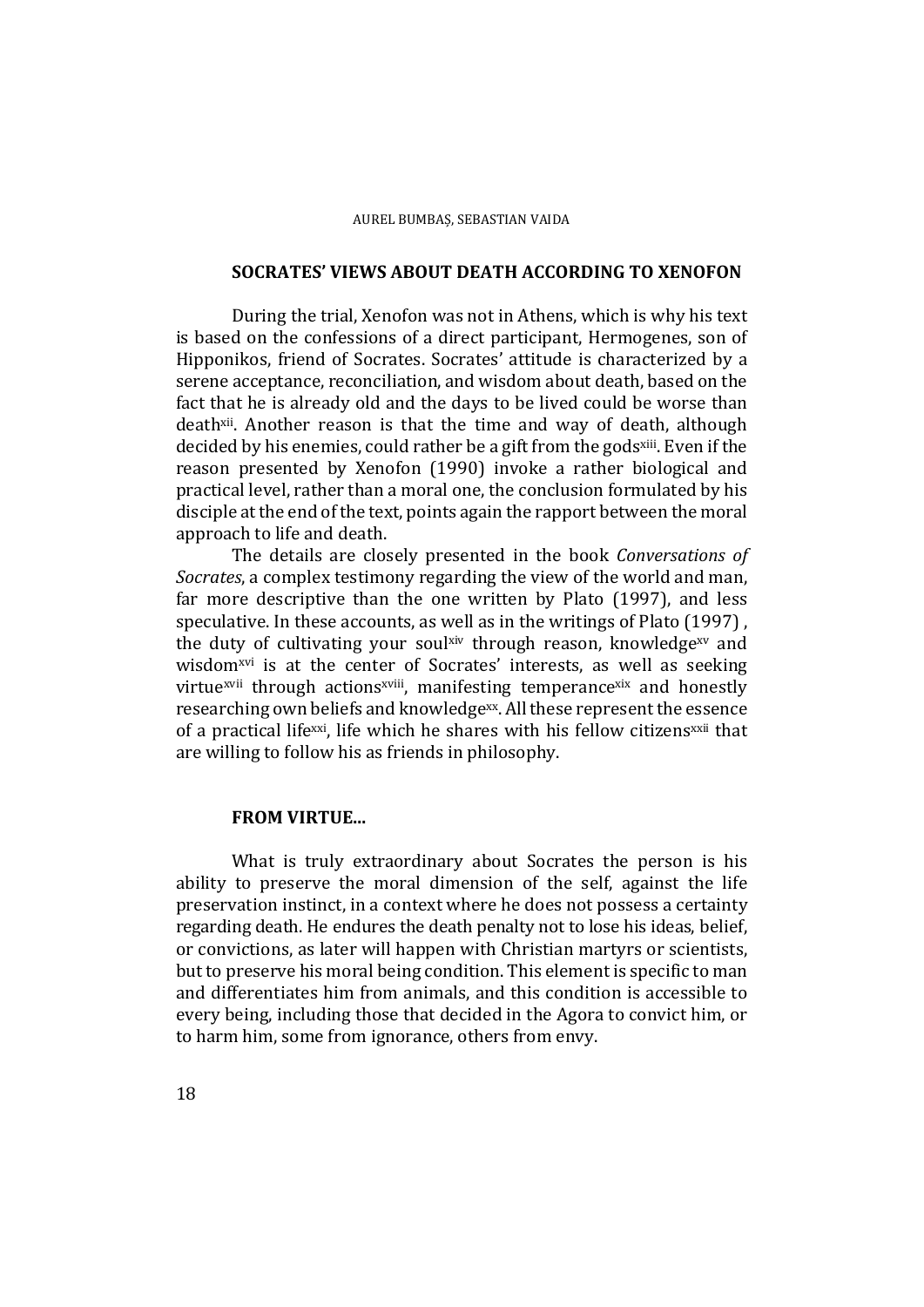But to be and remain a moral being means to think about your convictions and act within the limits of virtue, respecting and cultivating good, truth and beauty, not only for yourself, but for those around you as well. Therefore, to remain a moral being means to constantly make a conscious effort to stay within the limits of virtue, to respect the *principle of virtue sovereigntyxxiii*, formulated by Vlastos (1991). According to this principle, following virtue means choosing virtuosity over vice, and not accepting the non-moral or put them first, regardless of the benefits. Now it is clear why living and saving yourself by breaking the principle of virtue is inadmissible for Socrates. To him, regardless how great would be the good done by staying alive, this good cannot justify the deliberate action of breaking virtue. For Socrates, virtue is maintaining a continuum of moral life. Paying with your life or a lack of well-being for this continuum of virtue might seem exaggerated today, although this continuum can remain, hypothetically, desirable.

## **...OR FROM A CONTROL DOPAMINE EXCESS?**

In relation to time, virtue is a purpose we can follow or reach through our actions, but never own. Still, we can maintain it by doing, again and again, the actions that describe virtue. What we can own is the desire to follow virtue. Maintaining the desire to follow virtue corresponds with the specificity of following a purpose in those that have an excess in dopamine control. They aim to identify the next purpose where control dopamine can manifest, right after they reach the previous one, while celebrating the success is low in meaning and importance (Liberman & Long, 2019).

 Hence, evaluating Socrates' behavior considering the dopamine control dimension, we can formulate a conclusion that highlights the existence of a dopamine control excess for this philosopher. To support this idea, we can invoke the situation when Socrates stood still for one day and one night, following his thought<sup>xxiv</sup>, example used by Liberman  $\&$ Long (2019) to illustrate the force of dopamine control for creative people. To this example, we can use the ability to control the desire dopamine, illustrated by the formula "How many things I can do without!" (Laertios,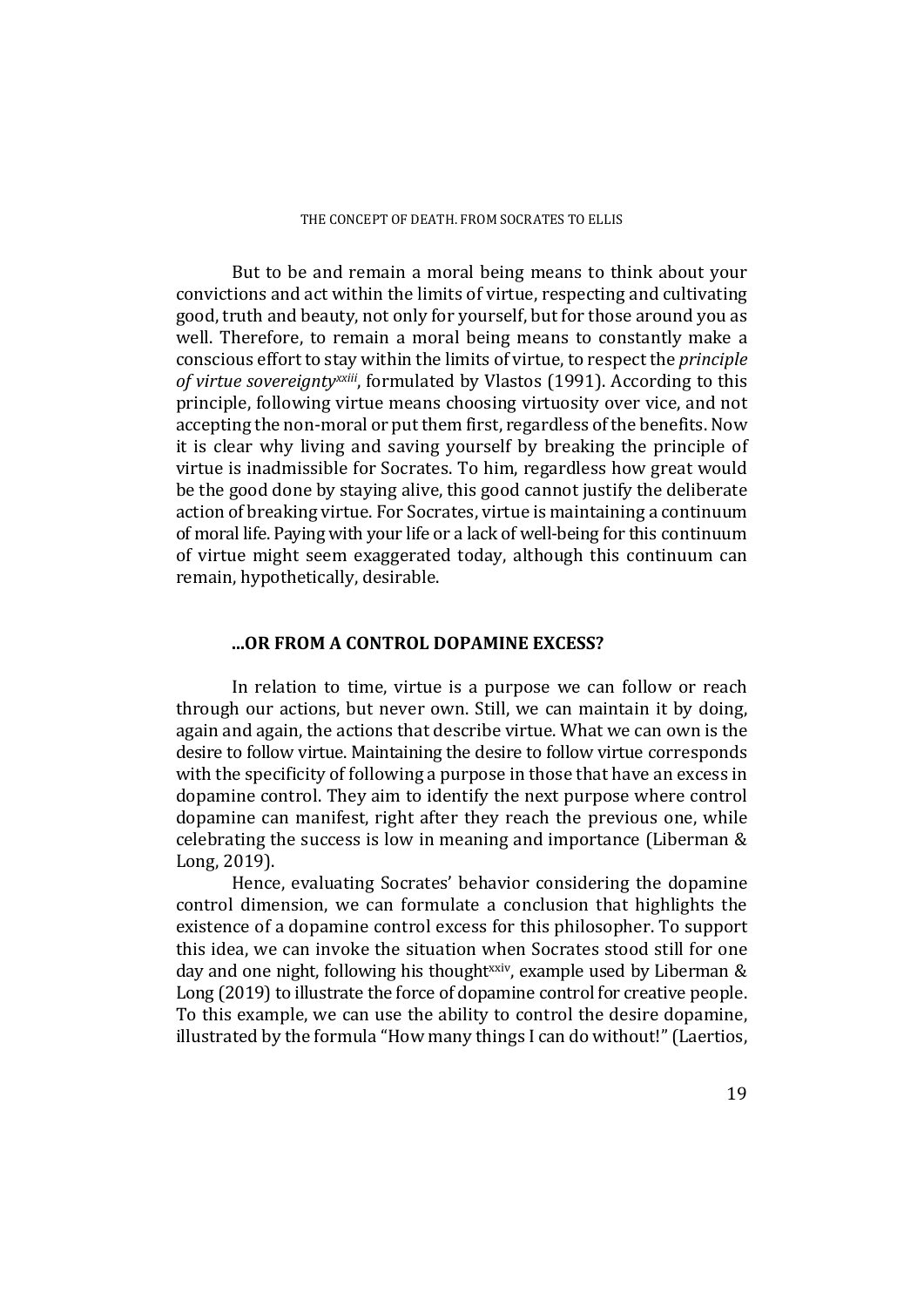2018, p. 74), which he used to say while passing through the merchant's stalls. Also, we can see this in the ability to control his emotions in extreme conditions, illustrated by controlling fear in battle, when all the Athenians ran for their lives, Socrates withdrew without haste, or the ability to endure bad weather without complaintxxv. Also, we could quote the tenacity he proved in pursuing virtue, connecting this tenacity with his personal Daimon, a divine voice (θεοῦ φωνή) which only opposed to Socrates doing certain actions. We could use the analogy between the temporal dynamic of virtue and the typology of purpose succession, specific to dopamine control excess.

 The remaining question is whether we are truly experiencing an excess or should we accept that the life of a person that follows virtue can be done only using the way of dopamine control? In other words, following virtue means, in terms of dopamine control, to go from state to trait.

## **SOCRATES DOES NOT DECIDE TO DIE**

Apparently, Socrates does decide to die, since he does not do anything to avoid death, neither during the trial, nor during the three following days. Still, this is not true. Jaspers (1996) thinks that such an approach disregards the fact that Socrates never accepted to lose his divine call to work for the truth. In fact, the life he lived according to virtue is the chronic of an announced death. Socrates decided to live by following the principle of virtue supremacy, and we cannot say that the price for this is death, but rather happiness. Socrates lives and dies happy because he can follow his virtue.

## **SOCRATES DIES LIKE A MAN**

 After going through the sources that reveal the way Socrates sees his own death, based on reliable references, we highlighted the mechanisms that can lead to virtue. After concluding about the role of virtue in the concept of death, using arguments from renowned contemporary authors, we can still ask the question whether Socrates dies like a man. This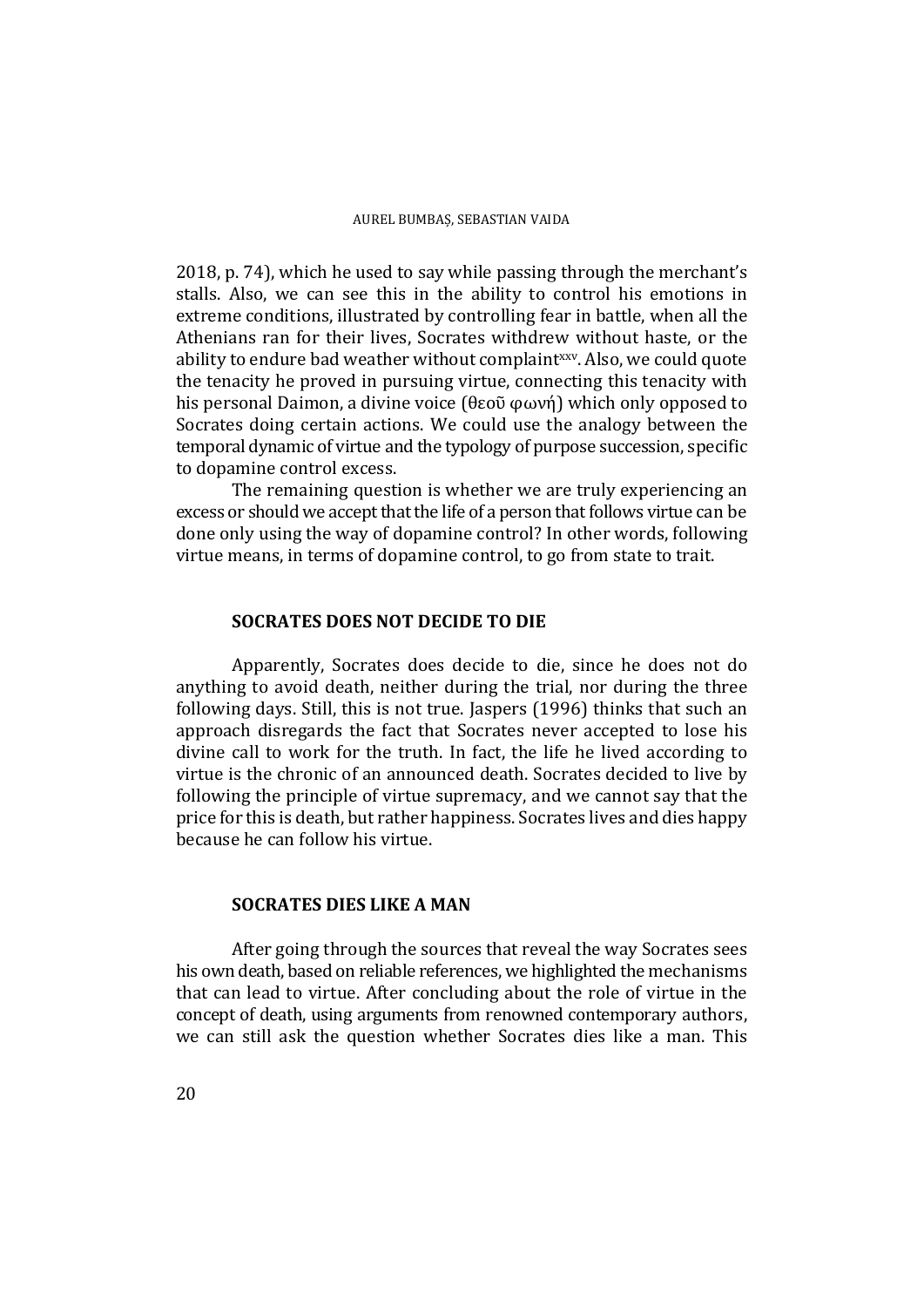question hides the restlessness generated by the meeting with the man whose' death and uncertainty regarding death do not cause predictable consequences.

 Perhaps that those who left testimonials about Socrates' relation to death talked about a character that embodies a moral ideal, perhaps about a spectrum of their minds which portrayed a real Socrates, or perhaps they overlooked the tears, trembling, disappointment, mourning or refusal to meet with family and disciples.

 Without rejecting any of those possibilities, we will attempt to show that Socrates deals with the imminence of his own death as a person, an ordinary man, in which lives *the mind of Socrates the philosopher*. For the next analysis, we will look at the five states that a man goes through (Kübler-Ross, 1969), while facing death. We will discuss them as a conglomerate of potential states experienced by someone confronted with the imminence of death, a model proposed by Shneidman (apud Corr, Clyde & Corr, 2009) and called hive of affect. Within this model, the elements interact and become important, either successively or simultaneously, in shorter or longer periods of time (Corr, Nabe & Corr, 2009).

Shneidman's model has less criticism than the model of Kübler-Ross (1969) regarding the rigidity of the stages, timeline dependency, the dogmatism of succession and ignoring the nuanced states that characterize the act of confronting one's death (Friedman & James, 2008). Working with this hybrid model, we have a set of at least five landmarks for classifying the states of confronting one's death: denial, anger, negotiation, reactive or preparatory depression, and acceptance. The individual model of going through the death itinerary assumes a psychological coping style, and in this case is the result of Socrates' mind.

Socrates sees the imminence of his own death in a rational framework, where acts and a logical judgment are the core, an approach identified in REBT as a Socratic reasoning. Reported to the typology suggested by Moos & Schaeferxxvi (1986) (*apud* Corr, Nabe & Corr, 2009), the Socratic approach is characterized by focusing on evaluation through a logic analysis and mental preparation, cognitive restructuring, avoidance or denial, by focusing on the problem through identifying alternative rewards, and in focusing on emotion through a resigned acceptance and emotional relief. Socrates, as we will see during the trial and his meeting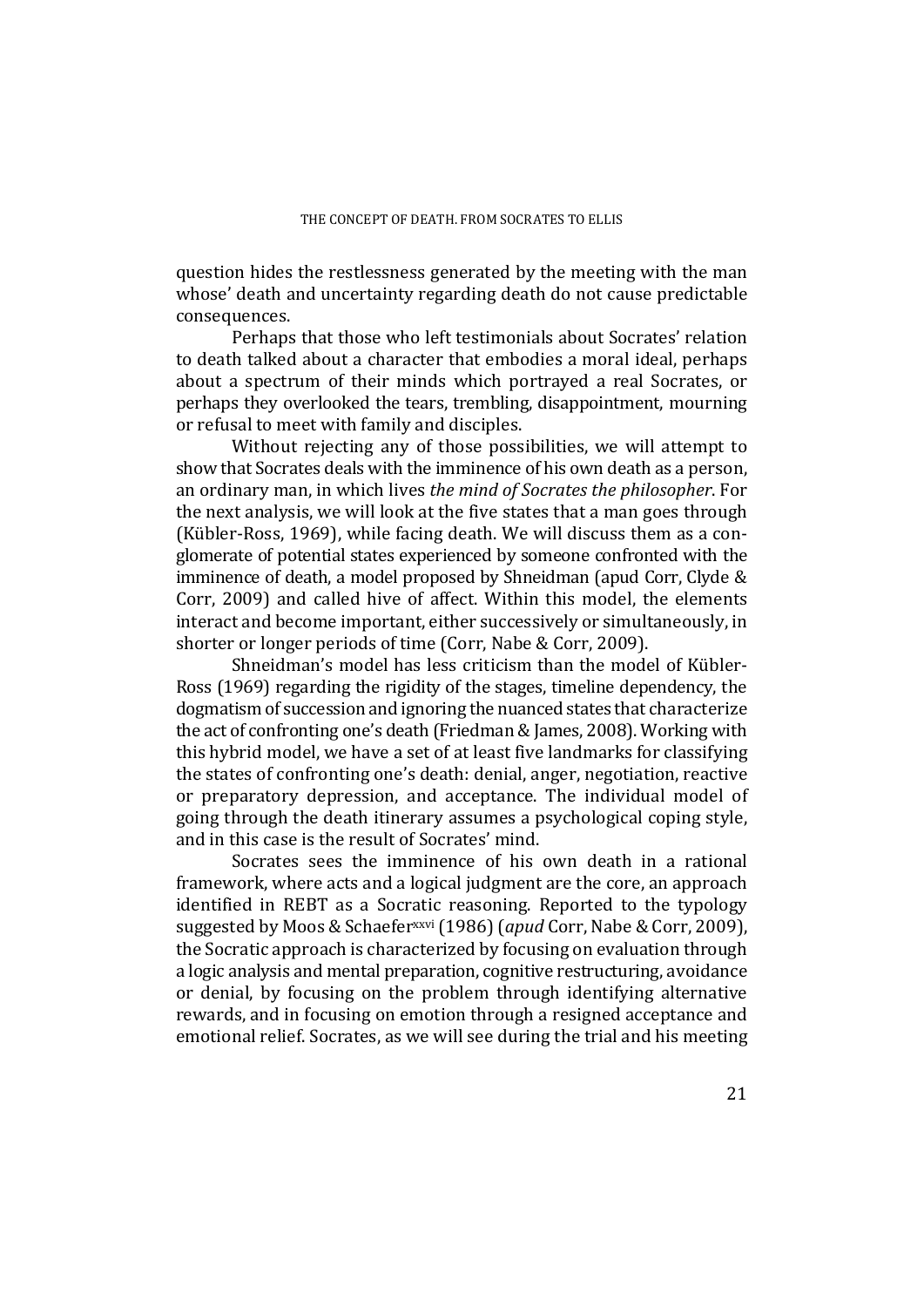in *Criton*, reaches the five stages of a person that meets death, and what we can identify is rather the coping, than the specific descriptors of those stages:

*Denial* (a mix of refusal and isolation), is characterized by Kübler-Ross as a total or partial denial of the imminence of death, using expressions such as: "It is not happening to me, it cannot be true" (35). Denial is unhealthy and works as a buffer against the brutality of the situation, giving a respite and a chance to bounce back (36), but it is ultimately a temporary defense and will be replaced by a partial acceptance (37). The alternative of refusal is separation through an orientation towards acceptable elements (37). The manifestation of denial and the defense mechanisms depend on how one has been prepared throughout life to cope with stressful situations (38).

*Anger* has states like rage, envy, resentment, and is expressed in sayings like: "Why me? Why not someone else?", and can be directed in many ways – towards people, environment, transcendence, or self, and sometimes almost randomly (45). Whether it is a rational or irrational anger, it generally represents a request for recognition, for reasserting the fact that the person has not been forgotten (47).

*Negotiation* is characterized by moving from the vindictive style of anger to asking a favor of an exchange that will persuade otherness, a formula often practiced throughout life to achieve what has been refused to us, or an acceptable alternative (73). It is an attempt to delay (74) and set some boundaries, where the complainant, despite a successful lament, is tempted to push on (75). The negotiations with transcendence include experiencing guilt and irrational fears caused by passed behaviors, where the complainant promises to correct them, in exchange of a relief, delay or deliverance from suffering (75).

*Depression* comes from the feeling of loss, which can be widely represented (76), from the sadness and guilt experienced in report with the consequences generated to others (76), and especially from the suffering generated by the loss of one's own life (77). The first two types of triggers would generate a *reactive* depression, in report with what has already been lost, and the latter will generate a *preparatory* depression for what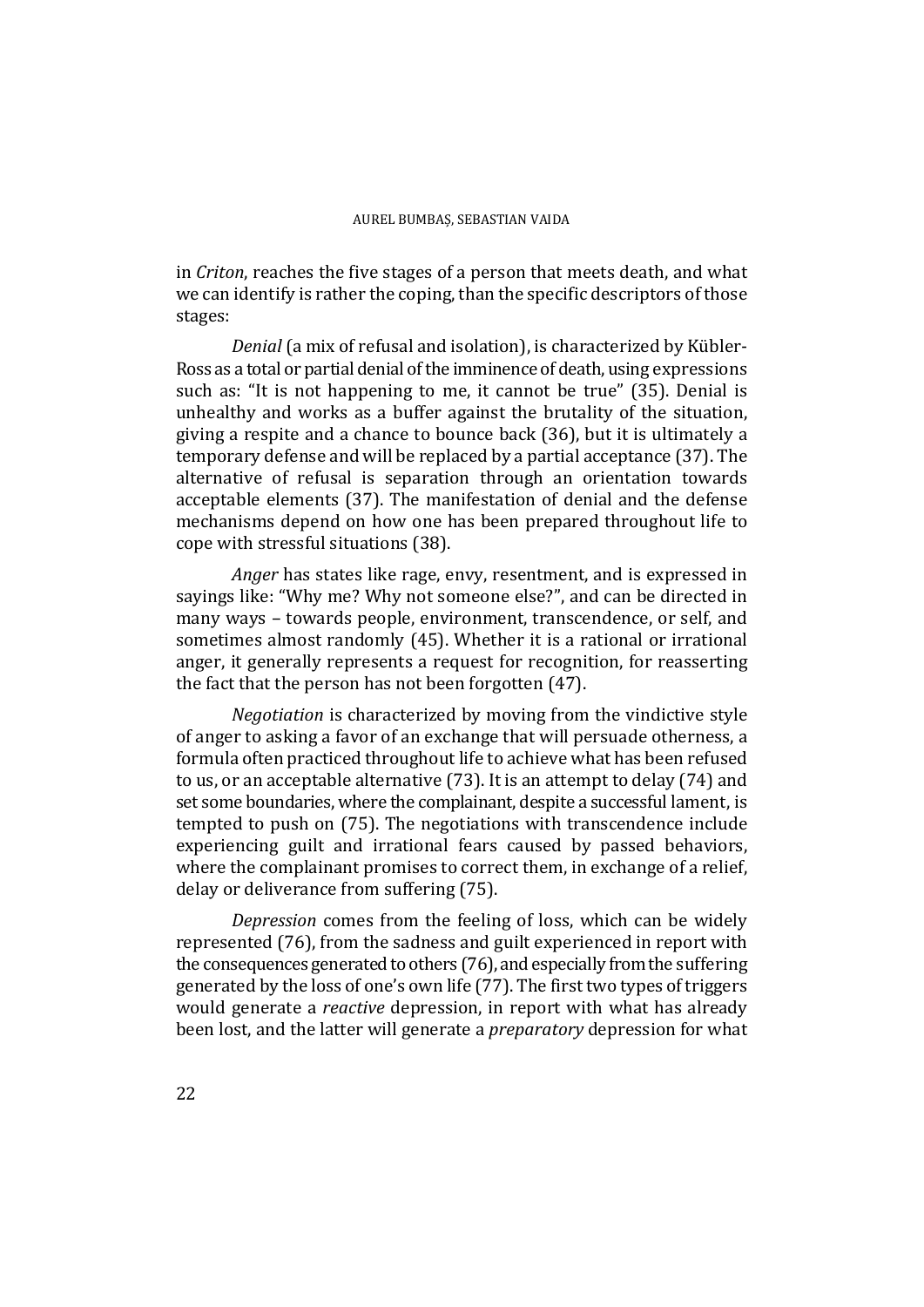comes next, the loss of one's own life (77). The preparatory is characterized by experiencing fear, sadness, agony, anxiety (79). Other behaviors and feelings expressed are cry, reactive or avoidance sleep, envy towards the healthy ones and anger that others should not be confronted with that drama (100).

*Acceptance* is the situation when the person is neither depressed, nor upset with "fate" (100), it is a period of emotional void, as if pain has gone, the fight ends and comes a moment for the "final rest" (101). Then comes the need for sleep (100), the duration of interactions with others decreases, communication changes predominantly to non-verbal and the gesture has a greater significance (102).

*Hope* is a recurrent element in the mind of a person that heard about the imminence of own death, is oriented towards avoiding death, gives people "a feeling of special mission in life", "helps them maintain their spirit and energy", is a way "rationalize their suffering", but it can also be "a form of temporary, yet necessary, denial" (124).

 For Socrates, hope is not oriented towards avoiding death, but to avoid breaking the principle of virtue supremacy, therefore the locus of control is an internal one, depending on the philosopher's will. His hope is not anchored in the good that comes after death, since he has no certain knowledge about that. He can only deduct from reasoning that the one who followed good cannot be bad in life, nor in death (41d). This deduction is not a hope, but rather a certainty in a context of deep uncertainty regarding death. Jaspers (1996) will conclude with a much-elevated formula that the death of Socrates gives us the image of a serene detachment, on the base of an ignorance full of certainty. The ignorance is the base ground and the end of any discussion about death.

 To use Schneidman's (1973) model, we will have to identify the five specific stages, by analyzing the various statements done by Socrates during his trial or while meeting Criton. The analysis will highlight the type of coping used and the specific state he confronted.

 First, we will analyze a set of fragments that are a precursory for voting the guilt of Socrates and the acceptance of his death conviction. In each fragment, we notice that Socrates prepares mentally for the imminence of his death sentence.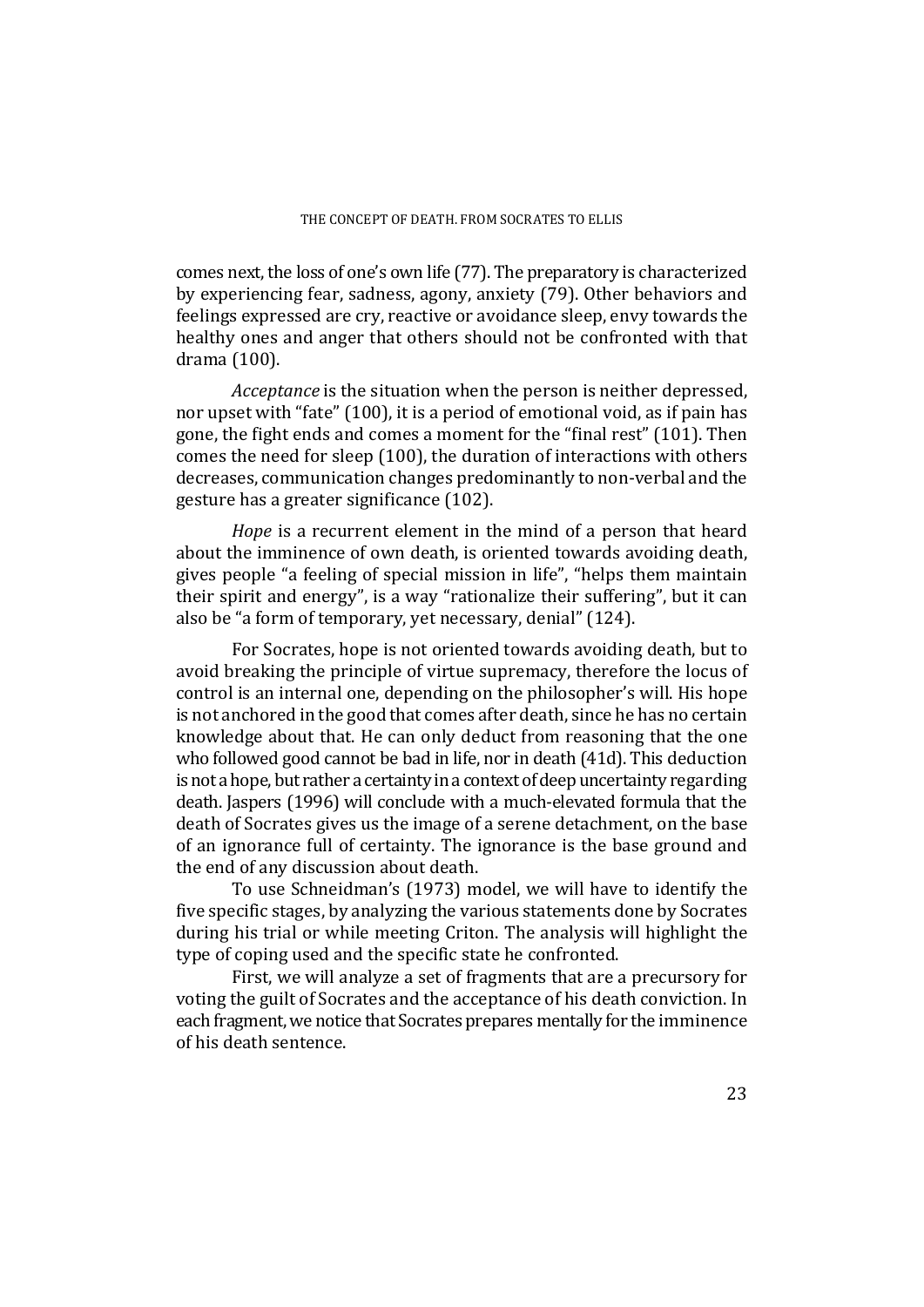#### AUREL BUMBAȘ, SEBASTIAN VAIDA

*Fragment 28b-29a*, where Socrates states that people in general, and himself in particular, should not avoid death, and instead of doing something unjust or evil, should see life as a mental preparation for accepting the imminence of death and avoiding denial.

*Fragment 29a-b*, where he argues that the fear of death has no reason, since we do not know for certain whether it is good or bad for man, represents a point of view on focusing on a logic analysis, followed by a cognitive restructuring that allows to overcome the preparatory depression accompanied by fear.

*Fragment 29d-30b*, where he declares that he would rather die than be stopped to philosophize in public, represents a special form of identifying alternative rewards, that prepares him for unconditionally accepting death and by precluding the negotiating state.

*Fragment 30c-31c*, where he asserts that sending him to death is not bad for him, but rather bad for the ones that sentence him unjustly, since they do evil. Also, this can be bad for the Athenians since they lose the man that did good for them, and with these views, Socrates makes a cognitive restructuring that allows him to avoid the state of anger.

*Fragment 34b-35d*, where he rejects as unworthy the action of persuading the judges by appealing to their emotions and mercy, represents another cognitive restructuring meant to prevent the state of negotiation and self-addressed anger.

We can conclude that Socrates does actions of mental preparation for coping with the states that are precursors of his own imminent death, and therefore he anticipates the states he will experience and thus find coping ways for that.

Next, we will analyze from the same perspective the fragments that come after establishing his death and accepting the punishment, followed by an alternative sentence from the accused, where there was the possibility to avoid death.

 The following analysis add to the former one, using the same theoretical background and researching the phenomena recorded after his death sentence, which will be executed 30 days later, due to worship circumstances.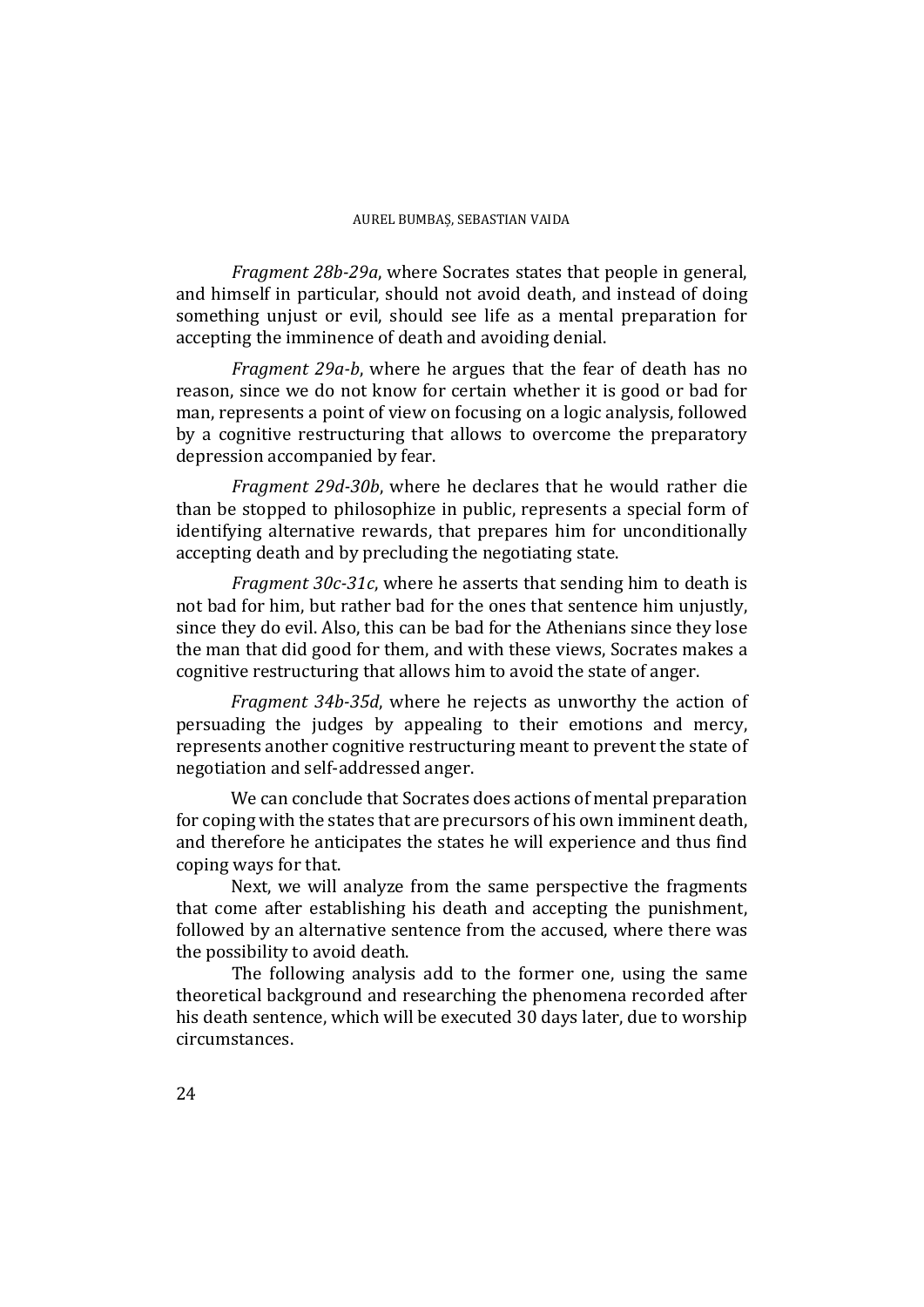#### THE CONCEPT OF DEATH. FROM SOCRATES TO ELLIS

*Fragment 38c-39b*, where Socrates argues why he did not appeal to positively persuade the audience, by using avoidance and cognitive denial. Through a cognitive restructuring, he reveals to those present that they are guilty and blameworthy, which is an interlacing between the state of denial, anger, and refusal to negoctiate.

*Fragment 39c-d*, where he prophesies those who sentenced him a "far heavier punishment", and shows an authentic state of anger, and here again he uses cognitive restructuring.

*Fragment 39a*, where he asks those who sentenced him to talk to him until he would be taken to the dungeon, by promising to share with them something of significance. This is Socrates' way to identify an alternative reward and offer himself a compensatory state of negotiation.

*Fragment 40a-41d*, where he shares those that stayed with him that the interpretation of the signs of his Daimon convince him that death is not a bad omen, just as it will not be to anyone that does good in life. This represents a great combination between the logical analysis and mental preparation, cognitive restructuring and identifying alternative rewards as coping mechanisms that support Socrates in overcoming any negotiation with the transcendent, in overcoming preparatory depression and preparing for a serene acceptance. This fragment might seem improbable should we not consider the testimonials about his life.

## **CONCLUSIONS**

 Based on these analyses, we discover that Socrates seen by Plato and Xenofon, dies as an ordinary man, and that the force of his philosophical thinking makes him repeatedly to use efficient coping strategies while facing his own death.

 We can conclude that the report with the imminence of his own death left by Socrates to posterity, represents a particular unrepeatable form, conditioned by the space-time context, the philosophical thinking about man and world and the specificity of the soul and body. Also, it can be seen as an assumed individual model, therefore repeatable for everyone, based on identifying the landmarks for a rational approach on existential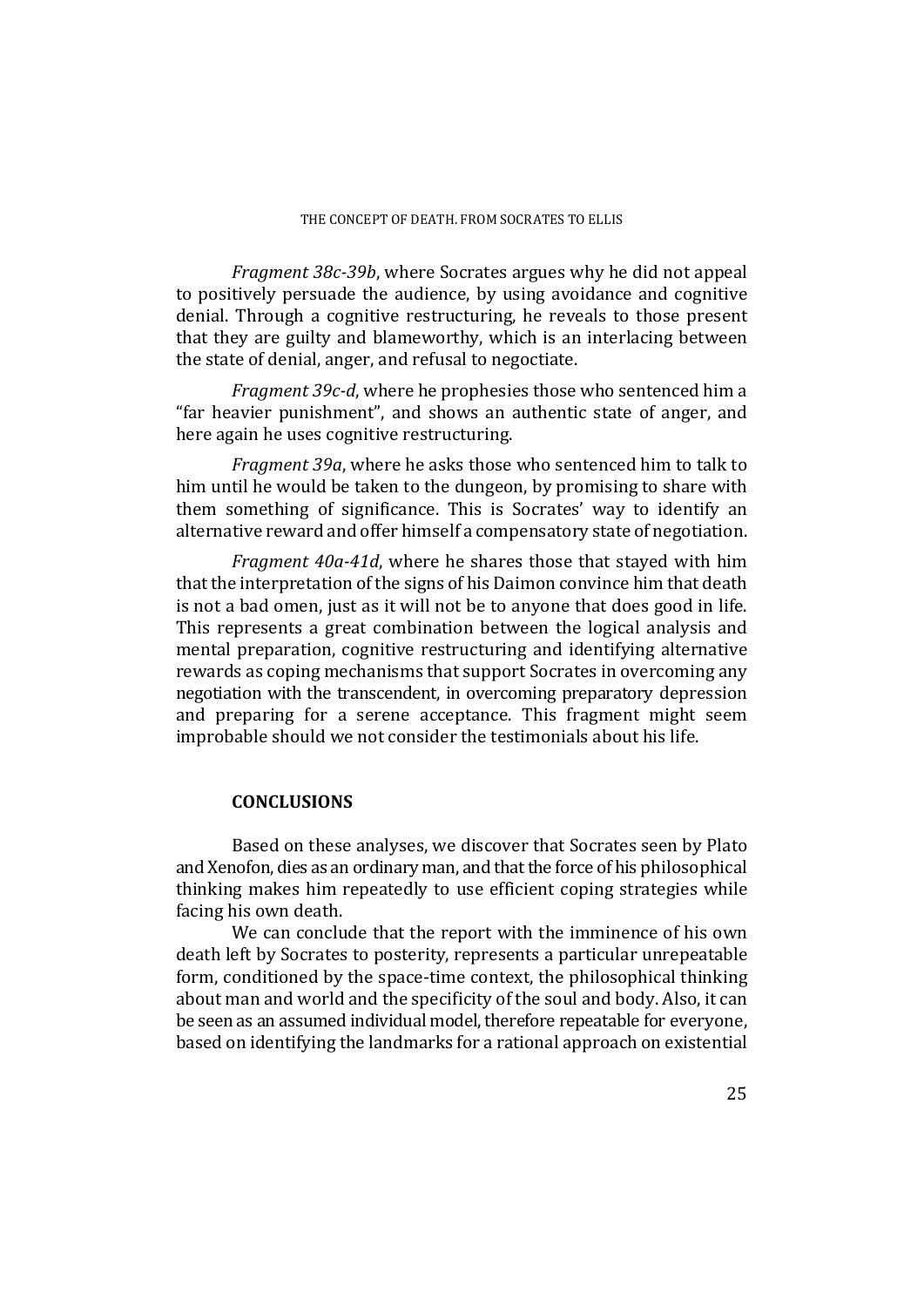problems, guiding life towards cultivating the soul and virtue, and making an ongoing effort to evaluate one's knowledge and beliefs, that can be(come) the base for one's actions and behaviors.

## **REFERENCES**

- Bloom, B.S. (1956). Taxonomy of educational objectives: The classification of educational goals. New York, NY: Longmans, Green.
- Aronson, E., Timothy D., W., Robin M. A. (2013). *Social psychology.* New York: Pearson Education. Ediția a VIII-a.
- Cornford, F.M. (2009). From Religion to Philosophy. A Study In The Origins Of Western Speculation, Book Jungle.
- Corr, C. A., Nabe, C. M., Corr, D. M. (2009). *Death and Dying, Life and Living*, Sixth Edition, Belmont, California: Wadsworth/Cengage Learning.
- Ellis, A. (1979). The Theory of Rational Emotive Therapy. In A. Ellis, J.M. Whiteley (Eds). Theoretical and Empirical Foundation of Rational Emotive Therapy, Monterey, CA, Broos Cole.
- Friedman, R. & James, J. W. (2008). "The Myth of the Stages of Dying, Death and Grief". *Skeptic Magazine* 14 (2): 37–41, retrieved from  *https://www.griefrecoverymethod.com/blog/2012/01/stages-grief-myth*
- Jaspers, K. (1996). *Socrates, Buddha, Confucius, Jesus*: *From the Great Philosophers*, volume 1, Harvest Books.
- Kübler-Ross, E. (1969). *On Death and Dying*, London, Tavistock/Routledge.
- Laertios, D. (2018). *Lives of the Eminent Philosophers*, Oxford Univesity Press.
- Liberman, D. Z., Long, M. E., (2019). *The Molecule of More: How a Single Chemical in Your Brain Drives Love, Sex, and Creativity - and Will Determine the Fate of the Human Race*, BenBella Books.
- Miclea, M. (2003). *Psihologie cognitivă. Modele teoretico-experimentale*, Iași, Ed. Polirom.
- Nails, D. (2020). "Socrates", *The Stanford Encyclopedia of Philosophy, Spring* Edition. Retrieved from

 *https://plato.stanford.edu/archives/spr2020/entries/socrates* 

- Peters, F. (1967). *Greek Philosophical Terms: A Historical Lexicon,* New York University Press.
- Plato (1997). *Complete Works*, Indianapolis/Cambridge Hackett Publishing Company. Edited, with introduction and notes, by Johan M. Cooper.
- Plato (2008). *Crito*, Oxford Univesity Press.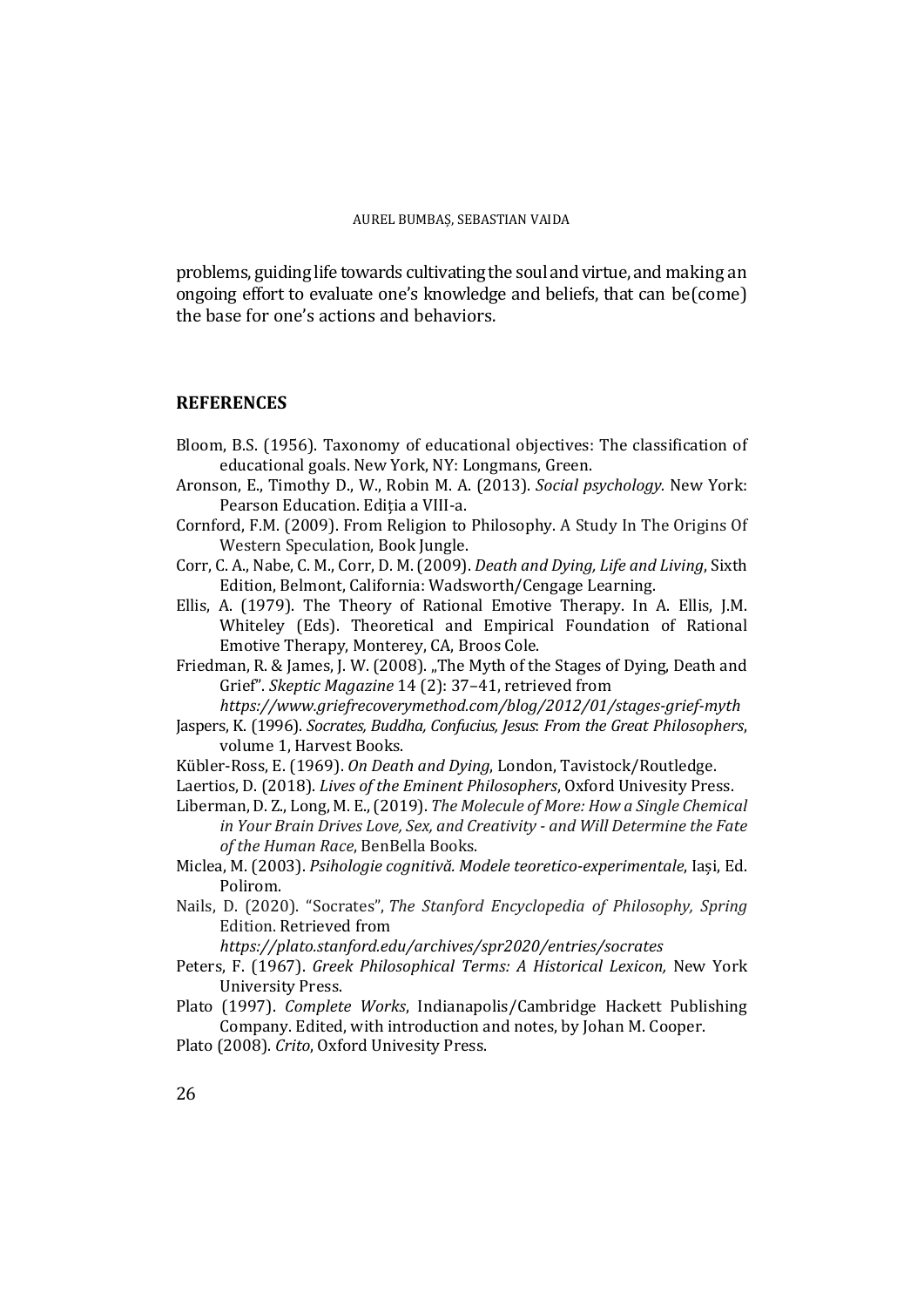#### THE CONCEPT OF DEATH. FROM SOCRATES TO ELLIS

Spitzer, M. (2013), *Demența digitală.* București, Editura Humanitas.

Vernant, J.P. (1984). *The Origins of Greek Thought*, Cornell University Press.

- Vernant, J.P. (1990) *Myth and Society in Ancient Greece*, Zone Books.
- Vlastos, G. (1991), *Socrates: Ironist and Moral Philosopher*, Cornell University Press.
- Vlăduțescu, G. (2001), *O enciclopedie a filosofiei grecești*. București, Editura Paideia.
- Xenofon (1997). *Memprabilia. Oeconomicus. Symposium. Apology.* Harvard University Press Cambridge, Massachusetts, London, England.

I fear death, then it is certainly something bad. But we do not know for sure that death is bad, therefore there is no reason to fear it."<br><sup>vi</sup> Reflecting upon the following statements of the philosopher:

 $\overline{a}$ 

<sup>&</sup>lt;sup>i</sup> These two dialogs are part of Socrates' youth, and are characterized by the tendency to show conservatively his thinking and approach. They were written shortly after Socrates died, and Plato was not present there.<br>ii Phaidon is a dialogue about maturity, where the philosophical ideas of Plato come

before the philosophical considerations of Socrates. We take this dialogue into account only to paint the affective atmophere that Socrates experiences before death.<br>Iii It is a dialogue that belongs to the second creation period of Plato, which makes the

transition towards consolidating his philosophical conception. iv Socrates imprints an intelectual nuance to virtue, supporting an identity between

virtue and knowledge, which is then widely known among his successors (Peters, 1997, p. 46). For Socrates, virtue is a way of being for the soul, which makes its' semantics to include the morale and the ontological. Virtue also has the positive meaning of valueing the soul as happiness, justice, piety, it is the very condition of soul, the first component of our being and a means of assuming the being as a whole. In Socrates' view, virtue is the distinctive sign of the human (Vlăduțescu, 2001). Considering to the declarations in Lahes dialogue, Socrates consideres virtue to be not only courage, but also wisdom, justice. Virtue proves to be a way of being everything that makes simultaneously possible courage, wisdom, justice and all the behaviors that unveil them.<br>v The reasoning that is at the base of the lack of fear of death is called *modus tollens*. "If

SOCRATES: And if the soul too, my dear Alcibiades, is to know herself, she must surely look at a soul, and especially at that region of it in which occurs the virtue of a soul—wisdom, and at any other part of a soul which resembles this? (133b);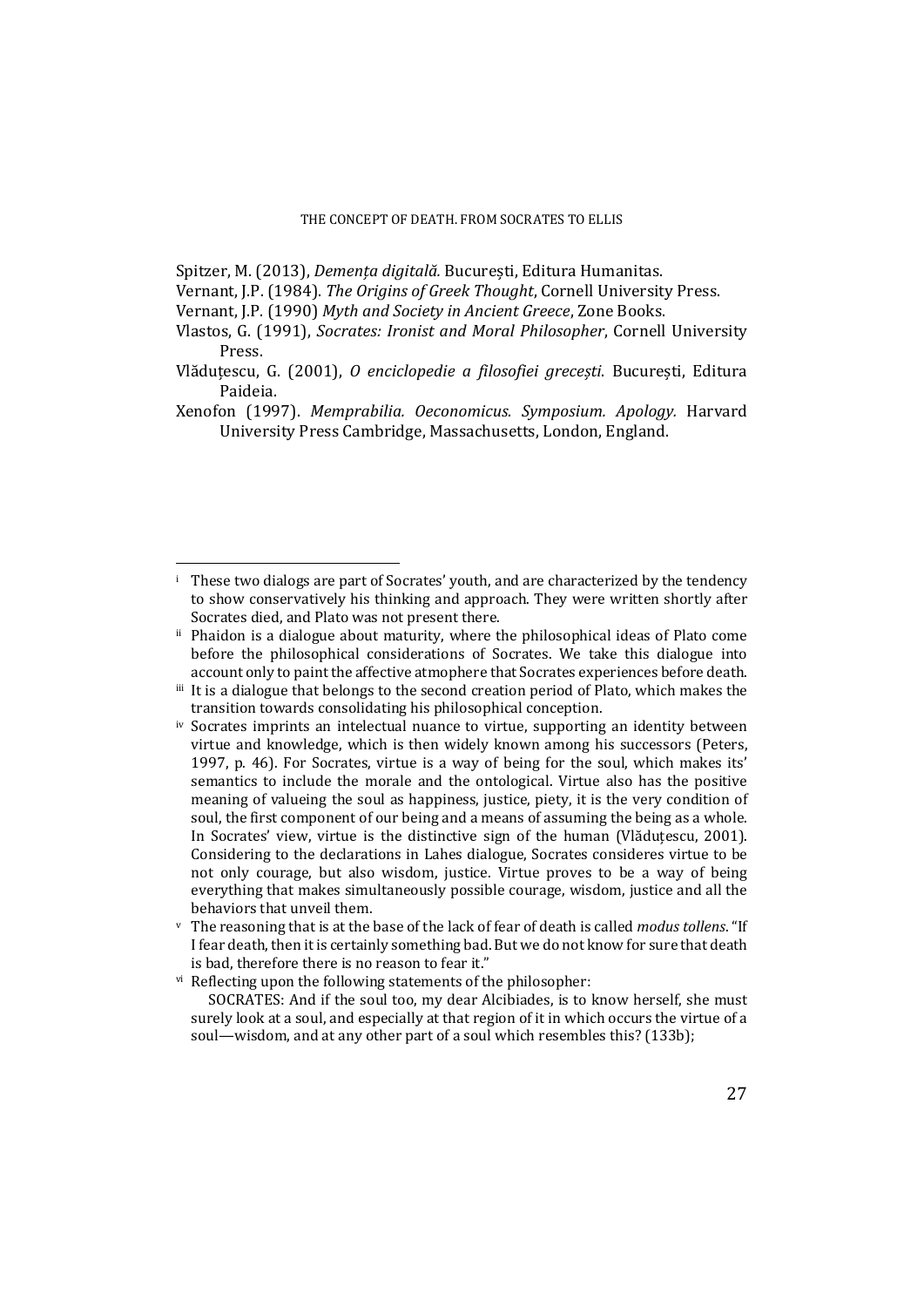SOCRATES: Then this part of her resembles God, and whoever looks at this, and comes to know all that is divine, will gain thereby the best knowledge of himself. (133c), we can conclude that discussing virtue means acting on the Delphi incentive regarding the highest aspect of the human and, at the same time, to fulfill its' role.<br>vii As one can see from the dialogues content, the discussion about virtue is an analysis

- regarding the human soul, that intends to know and follow good and justice, by using wisdom. Therefore, talking about virtue means developing connections with a large diversity of psychological content and deepen self knowledge. We have an elloquent example: "SOCRATES: Now do you think, my excellent friend, there could be anything wanting to the virtue of a man who knew all good things, and all about their production in the present, the future, and the past, and all about evil things likewise? Do you suppose that such a man could be lacking in temperance, or justice, and holiness, when he alone has the gift of taking due precaution, in his dealings with gods and men, as regards what is to be dreaded and what is not, and of procuring good things, owing to his knowledge of the right behaviour towards them?" (199 d-e).<br>viii "So let's use the account that has now been disclosed to us as our guide, one that
- indicates to us that this way of life is the best, to practice justice and the rest of excellence both in life and in death. Let us follow it, then, and call on others to do so, too, and let's not follow the one that you believe in and call on me to follow. For that one is worthless, Callicles". (*Gorgias*, 527e). ix Diogene Laertios claimed that Socrates would take pride in his sober life and never
- asked for money from anyone (100). He easily disregarded even those who mocked him. He prided himself on the simplicity of his life, and never took a fee.<br>x "For my part, Callicles, I'm convinced by these accounts, and I think about how I'll
- reveal to the judge a soul that's as healthy as it can be. So I disregard the things held in honor by the majority of people, and by practicing truth I really try, to the best of my ability, to be and to live as e a very good man, and when I die, to die like that. And I call on all other people as well, as far as I can—and you especially I call on in response to your call—to this way of life, this contest, that I hold to be worth all the other contests in this life." (*Gorgias* 526e). xi So, listen to me and follow me to where I am, and when you've come here you'll be
- happy both during life and at its end, as the account indicates. Let someone despise you as a fool and throw dirt on you, if he likes. And, yes, by Zeus, confidently let him deal you that demeaning blow. Nothing terrible will happen to you if you really are an admirable and good man, one who practices excellence. (*Gorgias* 527d). xii "...I shall prefer death to begging meanly for longer life and thus gaining a life far less
- worthy in exchange for death." (Xenofon, 1997, p. 647).<br><sup>xiii</sup> "God in his kindness is taking my part and securing me the opportunity of ending my
- life not only in season but also in the way that is easiest. For if I am condemned now, it will clearly be my privilege to suffer a death that is adjudged by those who have superintended this matter to be not only the easiest but also the least irksome to one's friends and one that implants in them the deepest feeling of loss for the dead." (Xenofon, 1997, p. 645)

 $\overline{a}$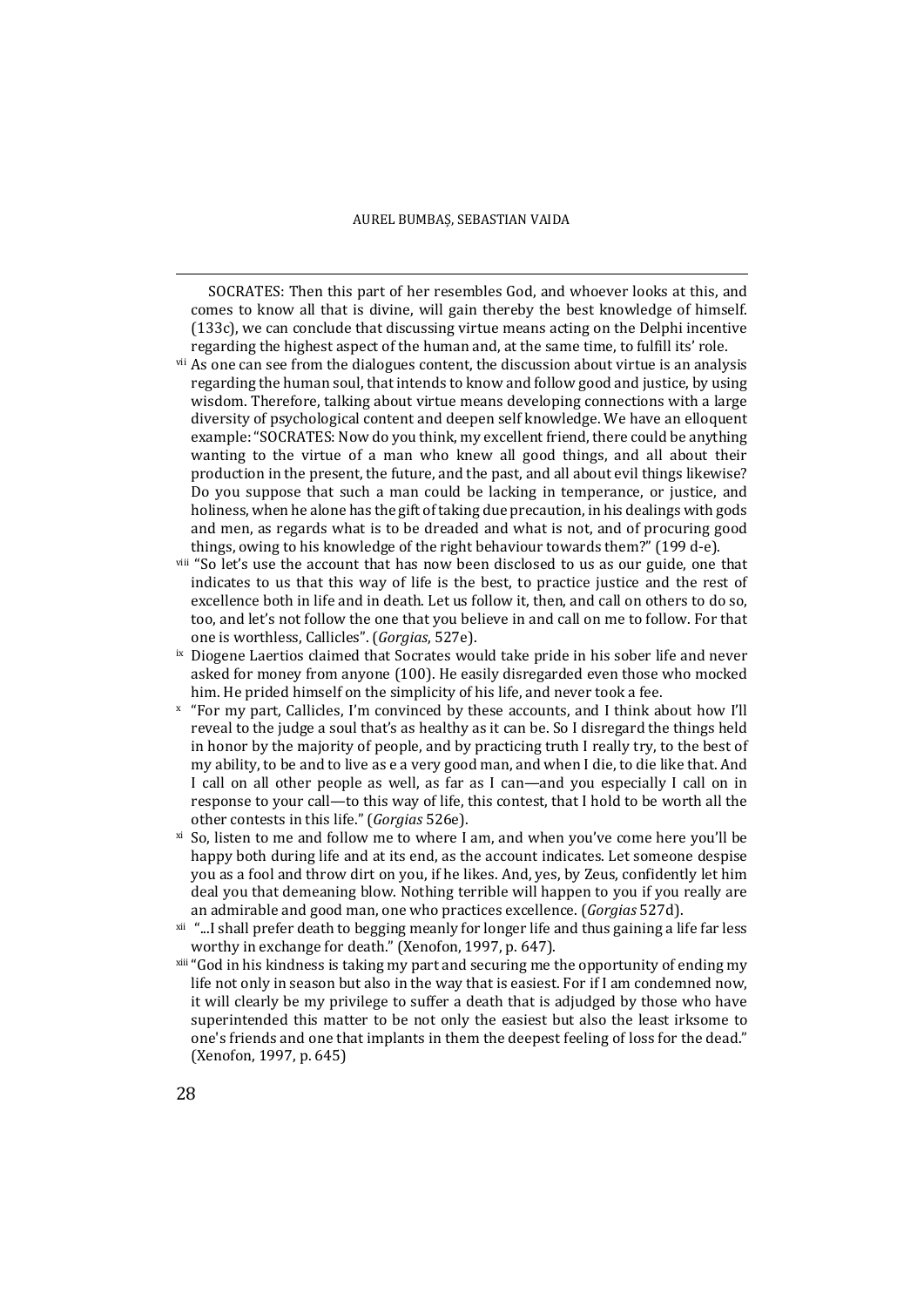- xiv "It is the same with human beings. The most highly gifted, the youths of ardent soul, capable of doing whatever they attempt, if educated and taught their duty grow into excellent and useful men; for manifold and great are their good deeds. But untrained and untaught, these become the same utterly evil and mischievous; for without knowledge to discern their duty, they often put their hand to vile deeds, and through the very grandeur and vehemence of their nature, they are uncontrollable and intractable: therefore manifold and great are their evil deeds." (Xenofon, 1997, p. 267) <br>xv "Between Wisdom and Prudence, he drew no distinction; but if a man knows and
- practises what is beautiful and good, knows and avoids what is base, that man he judged to be both wise and prudent." (Xenofon, 1997, p. 225). "…the wise, then, are wise by knowledge (119) it follows that Wisdom is Knowledge. Consequently, everyone is wise just in so far as he knows (Xenofon, 1997, p. 339). Knowing is different from believing, and Knowledge is, among other things, the making of an honest examination of one's own convictions and knowledge, to their validation." xvi"But I hold that they who cultivate wisdom and think they will be able to guide the
- people in prudent policy never lapse into violence: they know that enmities and dangers are inseparable from violence, but persuasion produces the same results safely and amicably. For violence, by making its victims sensible of loss, rouses their hatred: but persuasion, by seeming to confer a favour, wins goodwill. It is not, then, cultivation of wisdom that leads to violent methods, but the possession of power without prudence." (Xenofon, 2018, p. 17).<br>xvii "And I know that it was so with Socrates: he showed his companions that he was a
- gentleman himself and talked most excellently of goodness and of all things that concern man." (Xenofon, 1997, p. 19).

"Moreover, indolence and present enjoyment can never bring the body into good condition, as trainers say, neither do they put into the soul knowledge of any value, but strenuous effort leads up to good and noble deeds, as good men say." (Xenofon, 1997, p. 93).

"Nevertheless, through all these barriers friendship slips, and unites the gentle natures. For thanks to their virtue these prize the untroubled security of moderate possessions above sovereignty won by war ; despite hunger and thirst, they can share their food and drink without a pang ; and although they delight in the charms of beauty they can resist the lure and avoid offending those whom they should respect ; they can not only share wealth lawfully and keep from covetousness, but also supply one another's wants." (Xenofon, 1997, p.137). xviii He said that Justice and every other form of Virtue is Wisdom. "For just actions and

all forms of virtuous activity are beautiful and good. He who knows the beautiful and good will never choose anything else, he who is ignorant of them cannot do them, and even if he tries, will fail. Hence the wise do what is beautiful and good, the unwise cannot and fail if they try. Therefore since just actions and all other forms of beautiful and good activity are virtuous actions, it is clear that Justice and every other form of Virtue is Wisdom." (Xenofon, 1997, p. 225).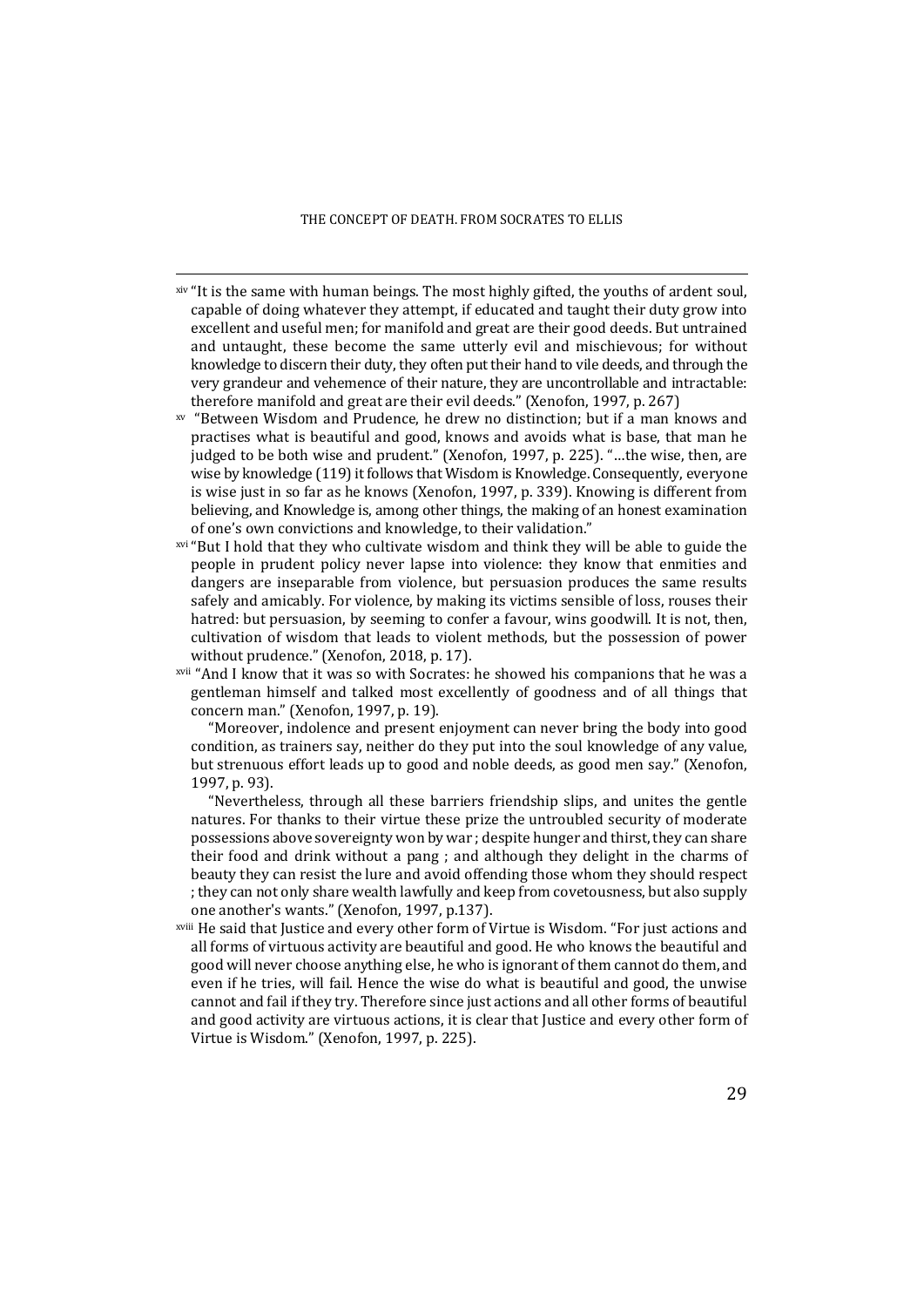- xix "Or for this, that during the siege, while others were commiserating their lot, I got along without feeling the pinch of poverty any worse than when the city's prosperity was at its height? Or for this, that while other men get their delicacies in the markets and pay a high price for them, I devise more pleasurable ones from the resources of my soul, with no expenditure of money?" (Xenofon, 1997, p.653)<br>xx "And would not a person with good reason call me a wise man, who from the time
- when I began to understand spoken words have never left off seeking after and learning every good thing that I could? And that my labour has not been in vain do you not think is attested by this fact, that many of my fellow-citizens who strive for virtue and many from abroad choose to associate with me above all other men?"
- (Xenofon, 1997, p. 651)<br>xxi "Thus, he would often say he was "in love"; but 2 clearly his heart was set not on those who were fair to outward view, but on those whose souls excelled in goodness." (Xenofon, 1997, p. 265).<br>xxii "For holding that it is good for anyone who means to do honourable work to have
- self-control, he made it clear to his companions, in the first place, that he had been assiduous in self-discipline; l moreover, in his conversation he exhorted his companions to cultivate self-control above all things. Thus, he bears in mind continually the aids to virtue, and put all his companions in mind of them." (Xenofon, 1997, p. 325). xxiii The priciple of virtue sovereignty is based on three statements made by Socrates,
- two from *Socrate's defense* (28b5-9 and 28d6-10) and one from *Criton* (48c6-d5). The principle mentioned in those three texts can be subsumed to these ideas: whenever we must choose between two alternative found in an exclusive and exhaustive alternative, and we consider one to be just and virtuous, and the other one vicious, the mere perception of this difference should help us make the right decision. Any other deliberation will be useless, because none of the non-moral goods that we could hope to achieve, could not compensate the loss of a moral good. (Vlastos, 1991, p. 175).<br>
xxiv Platon, *Banchetul*, 220c-d. Plato, *Symposium*, 220 c-d.<br>
xxv "Now did you ever know me to stay indoors more than others on account
- 
- or to fight with any man for the shade because of the heat, or to be prevented from walking anywhere by sore feet?" (Xenofon 1997, p. 69). "He also served in the expedition to Potidaea, which was made by sea; for one could not get there on foot, as the war made the land route impassable. It was there that he is said to have stayed in the same position for an entire night." (Laertios, 2018, p.72).<br>xxvi Coping: Three Focal Domains and Nine Types of Skills Appraisal-Focused Coping
- - 1. Logical analysis and mental preparation: Paying attention to one aspect of the crisis at a time, breaking a seemingly overwhelming problem into small, potentially manageable bits, drawing on past experiences, and mentally rehearsing alternative actions and their probable consequences

2. Cognitive redefinition: Using cognitive strategies to accept the basic reality of a situation but restructure it to fi nd something favorable

3. Cognitive avoidance or denial: Denying or minimizing the seriousness of a crisis